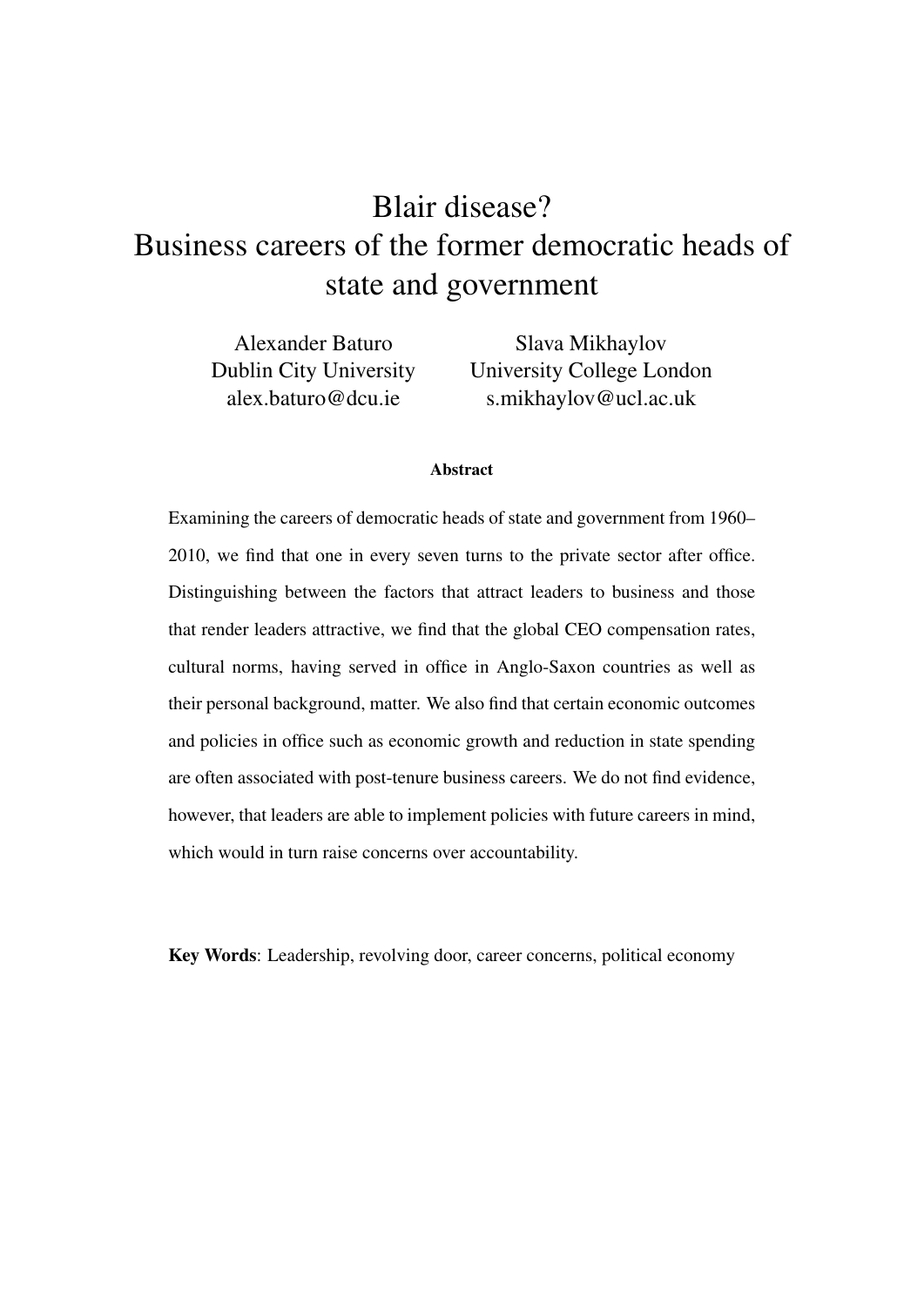# 1 Introduction

Shortly after leaving the presidency, Nicolas Sarkozy of France (2007–2012), who was reportedly able to develop close links with the global financial sector while in office, embarked on a project to attract finance for his own private equity fund. Sarkozy's example, however, represents a larger phenomenon, aptly dubbed by Simon Kuper of *Financial Times* as the "Blair Disease" — a propensity of former democratic politicians, e.g., Blair in the UK, Schröder in Germany or Clinton in the USA — to work for the private sector after leav-ing office.<sup>[1](#page-1-0)</sup> Despite significant media attention to the links between private interests and politicians, their prior careers and careers after leaving office,<sup>[2](#page-1-1)</sup> we know surprisingly little about the business careers of former heads of state and government and whether such careers should be a cause for concern over democratic accountability.

Scholarship exists about leaders' policies in office and fate, particularly in non-democracies (e.g., [Bueno de Mesquita et al](#page-28-0) [2003;](#page-28-0) [Goemans](#page-29-0) [2008\)](#page-29-0), but we lack systematic analyses of the fate and careers of former democratic leaders. Scholars have also long studied the financial returns of political office (e.g., [Diermeier et al](#page-28-1) [2005;](#page-28-1) [Eggers and Hainmueller](#page-28-2) [2009\)](#page-28-2). Such returns often accrue to actors once they leave politics and seek private sector employment in retirement, typically described as the "revolving doors" phenomenon (e.g., [Blanes i](#page-28-3)

<span id="page-1-0"></span><sup>1</sup>[See Simon Kuper, "Another Outbreak of Blair Disease,"](#page-28-3) *Financial Times Magazine*, 21 [March 2014. On Sarkozy, see Anne-Sylvaine Chassany and Camilla Hall \(2013\) "Nicolas](#page-28-3) [Sarkozy's Road from the Elysee to Private Equity",](#page-28-3) *Financial Times*, 28 March 2013.

<span id="page-1-1"></span><sup>2</sup>[For example, Prime-Minister Mario Monti of Italy \(2011–13\), the author of ambitious](#page-28-3) [austerity measures, was a former senior advisor to Goldman Sachs, similar to several Euro](#page-28-3)[pean leaders and top civil servants. See Stephen Foley, "What Price the New Democracy?](#page-28-3) [Goldman Sachs Conquers Europe",](#page-28-3) *The Independent*, 18 November 2011.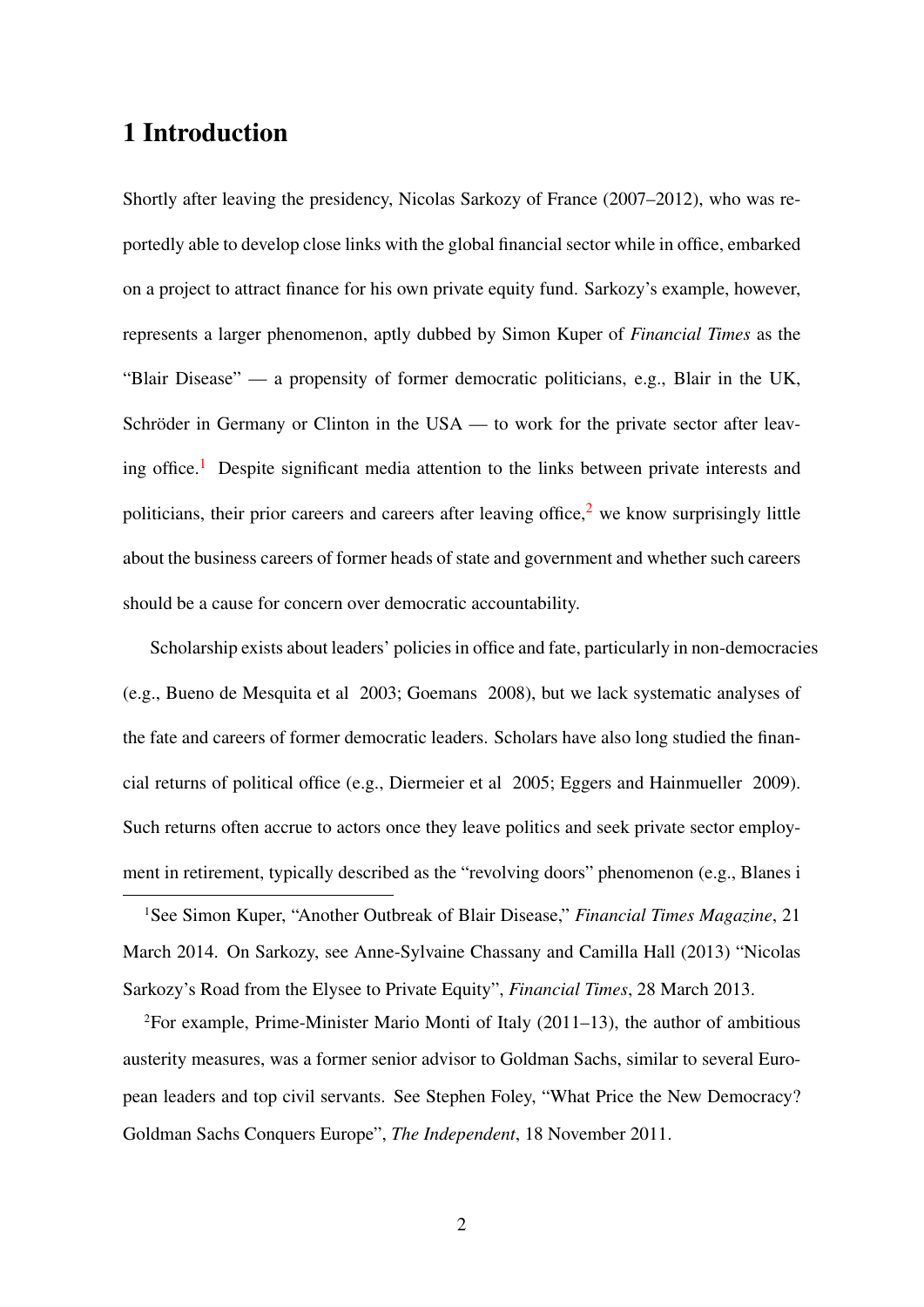[Vidal et al](#page-28-3) [2012;](#page-28-3) [Hillman](#page-29-1) [2005\)](#page-29-1). There is considerable body of knowledge about business careers of former public officials from various branches and levels of government: former legislators [\(Bertrand et al](#page-27-0) [2014;](#page-27-0) [Blanes i Vidal et al](#page-28-3) [2012;](#page-28-3) [Diermeier et al](#page-28-1) [2005;](#page-28-1) [Eggers](#page-28-2) [and Hainmueller](#page-28-2) [2009\)](#page-28-2), governmental staffers [\(Blanes i Vidal et al](#page-28-3) [2012\)](#page-28-3), cabinet ministers [\(Etzion and Davis](#page-28-4) [2008\)](#page-28-4), governmental regulators [\(Cohen](#page-28-5) [1986\)](#page-28-5), and EU commissioners [\(Vaubel et al](#page-30-0) [2011\)](#page-30-0). While qualitative studies exist about revolving door and careers of former national political leaders (e.g., [Schweizer](#page-30-1) [2015\)](#page-30-1), there is still a lack of systematic comparative analyses of "revolving door" at the highest level of political leadership: among the former heads of state and government. We find that in the period 1960–2010, 75 former democratic national political leaders, or one in every seven among those who departed from office and did not fully retire from public life, pursued private sector employment, such as business consulting, law practice, corporate employment and board membership. Given the high public profile of former national leaders and the likely reputational costs associated with their business activities, what individual or structural factors explain their post-tenure careers?

The aim of the paper is twofold. First, drawing on existing literature on "revolving doors", career concerns, and political leadership, we systematically examine the determinants of private sector employment of former democratic heads of state and government in comparative perspective. We find that former politicians are more likely to turn to the private sector when they hail from Anglo-Saxon countries as well as when they have had prior business careers. Likewise, other factors, — i.e., when existing cultural norms are pro-business and when rulers previously served in the post of finance minister — also matter, however these results are sensitive to the choice of specification. We also find that leaders who serve in office at a time of economic growth are more likely to turn to private sector employment.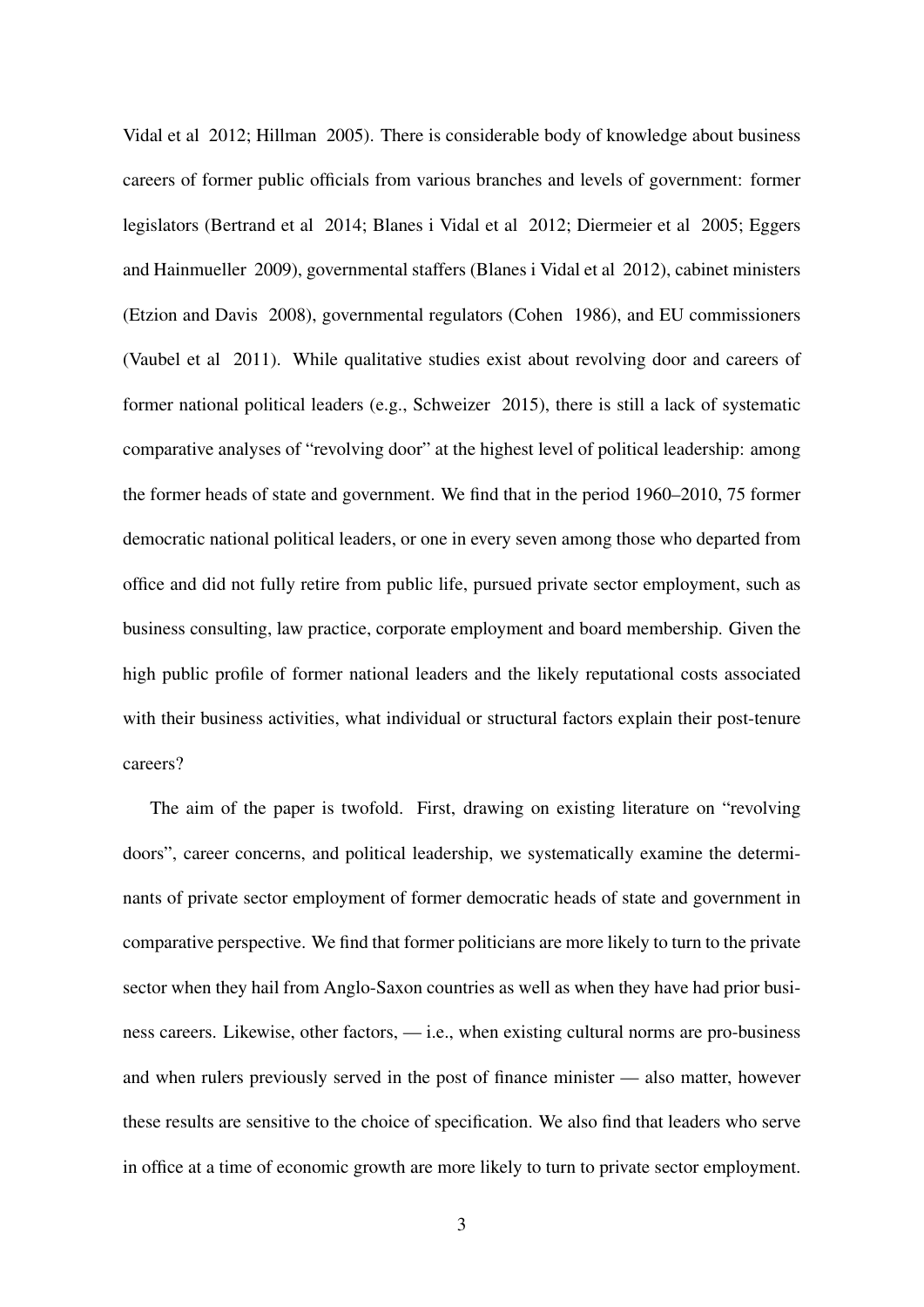This may indicate that the business sector attracts more competent, or perceived as more competent, leaders.

Second, while our main focus is on the factors behind post-tenure business careers, we additionally investigate whether leaders with business careers after office presided over different economic policies or outcomes in office. While studies exist in support of leaders' causal effects on economic outcomes (e.g., [Besley and Reynal-Querol](#page-27-1) [2011a;](#page-27-1) [Jones and](#page-29-2) [Olken](#page-29-2) [2005\)](#page-29-2), they typically apply to non-democratic regimes where leaders have more policy discretion. We are skeptical that leaders' effects on economic outcomes can be identified in democracies, however. Still, we examine several economic policies and outcomes in office, and study whether there is any evidence that such policies can be attributed to leaders. If politicians who anticipate business jobs in retirement are less concerned with electoral accountability compared to those who continue their career in politics, they may be more inclined to pursue different economic policies.<sup>[3](#page-3-0)</sup> Indeed, [Besley and Case](#page-27-2) [\(1995\)](#page-27-2) and [John](#page-29-3)[son and Crain](#page-29-3) [\(2004\)](#page-29-3) find that the economic policies of "lame-duck" politicians are often different from those who can be re-elected.

We find that even though ex-leaders who seek private employment are indeed associated with specific economic outcomes or policies beyond economic growth — in particular, we examine reduction in state spending but in supplementary materials we turn to several policies that may be perceived as "pro-business" — we do not find evidence, however, to raise concerns over accountability. We find only weak support for the effects of leaders, i.e.,

<span id="page-3-0"></span><sup>&</sup>lt;sup>3</sup>First, anticipated career concerns in the business industry may affect behavior while in office [\(Leaver](#page-29-4) [2009\)](#page-29-4). Second, concerns over significantly higher salaries in post-public service roles may influence the type of people seeking public employment in the first place [\(Caselli and Morelli](#page-28-6) [2004;](#page-28-6) [Keane and Merlo](#page-29-5) [2010\)](#page-29-5).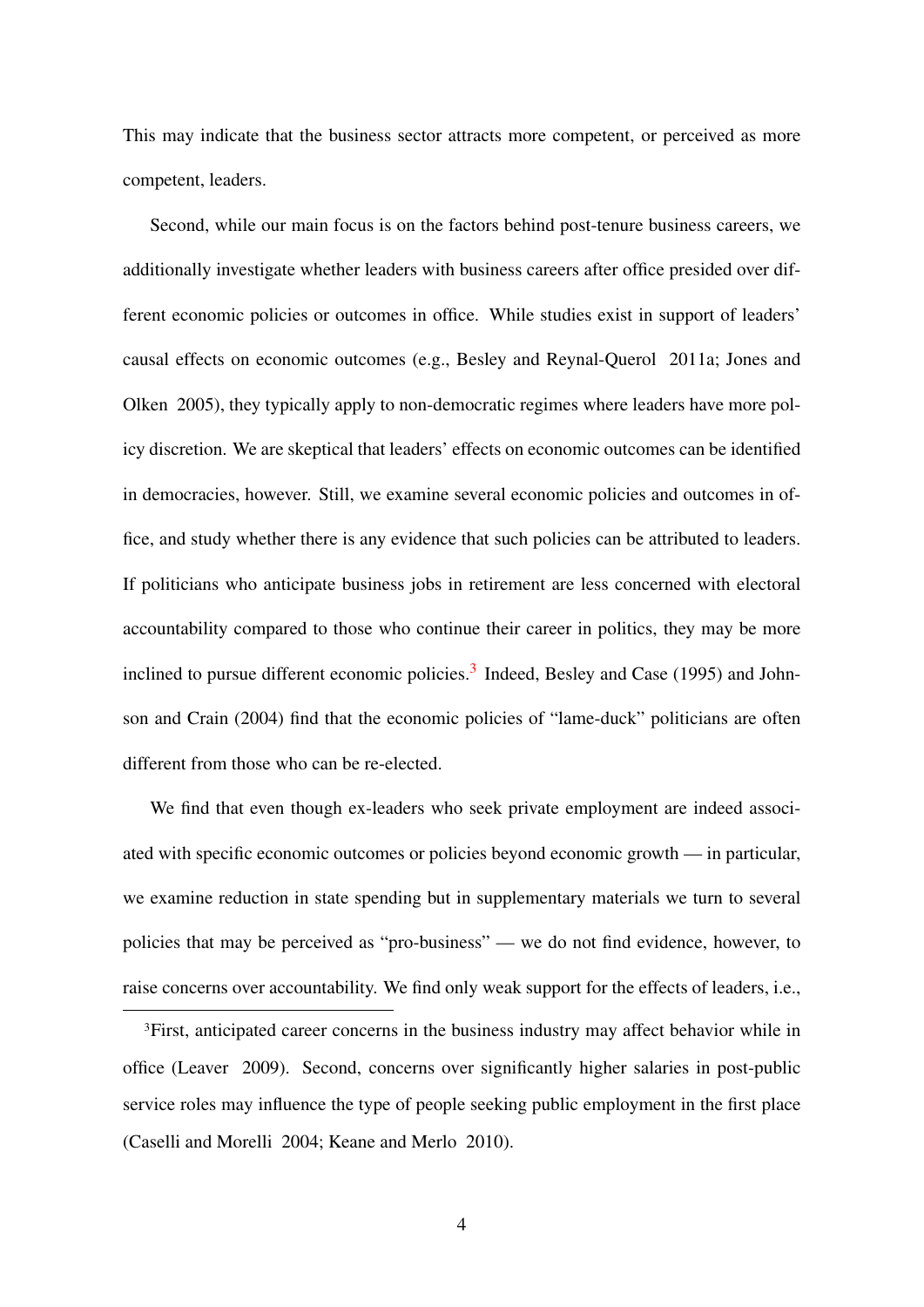that leaders who have more policy discretion and who preside over reductions in spending while in office have a higher probability of future private careers. We interpret this finding to support the demand-side explanation of their business careers, i.e., that leaders do not implement policies with future careers in mind; instead it is more likely that the private sector employs former leaders who are perceived to be competent.

Below we discuss factors that make business careers attractive for former leaders, as well as those that can make leaders themselves attractive for firms. Next, building on the original data on leaders' careers, we turn to statistical analyses on the determinants of post-office careers. In the subsequent section, we investigate whether policies in office have any sway over future business careers.

# 2 What brings former leaders to the private sector?

First we discuss the reasons why former political leaders may wish to work for the private sector. Second, we turn to the reasons why private firms may be interested in hiring former leaders.

### 2.1 The attraction of the business sector to former leaders

The job of head of state or government is arguably the most coveted occupation in any country, representing the pinnacle of a political career. It is unlikely that the majority of former political leaders, given the chance, would not attempt to return to their old office. For example, earlier we referred to the business ventures of the former French leader, Nicolas Sarkozy. Subsequently, his projects were put on hold partly due to the increased difficulties of his successor in office which raised the possibility for Sarkozy to return to politics. It is therefore conceivable that ex-leaders who can still return to high office in the future may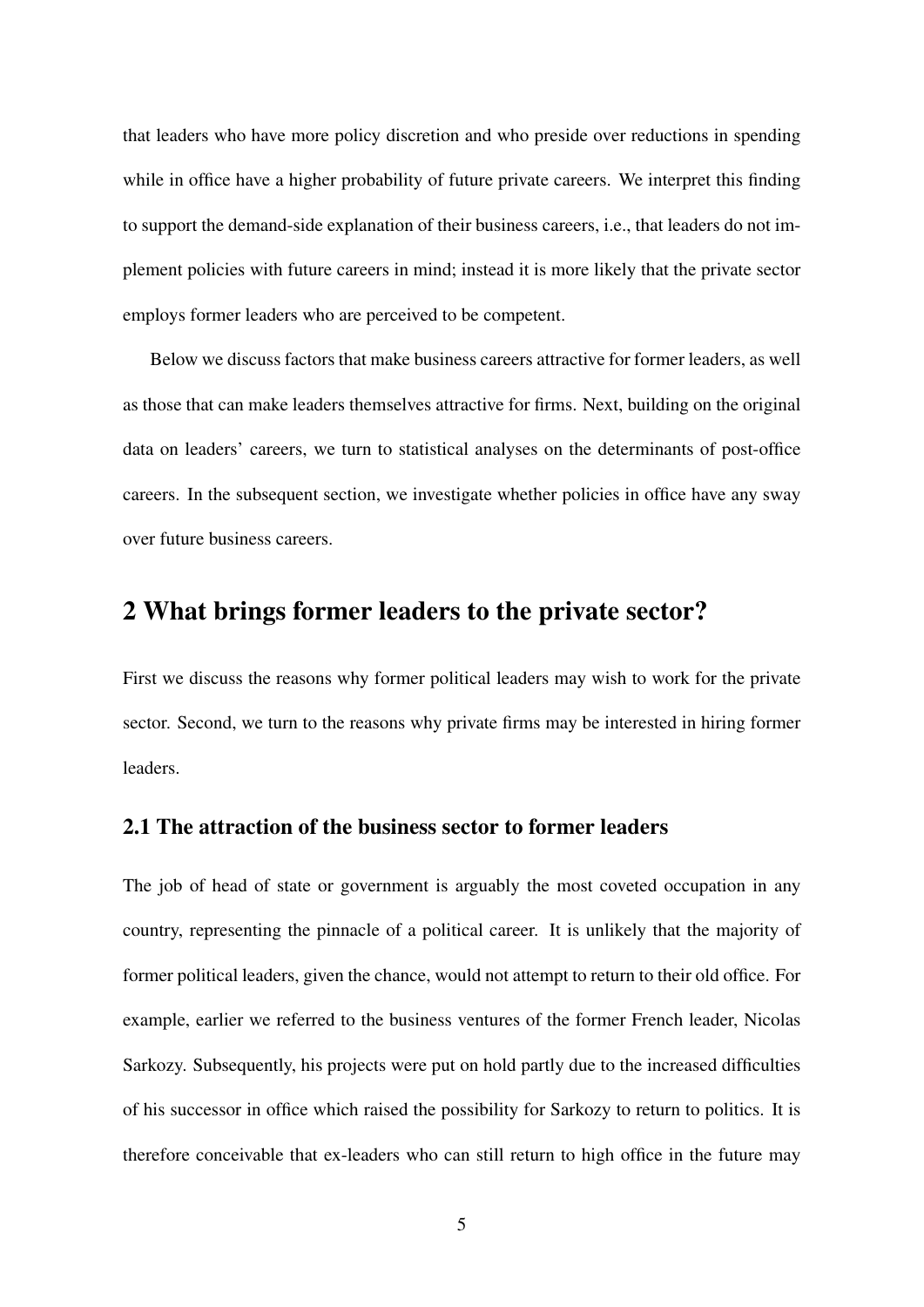remain in politics in another capacity, as leaders of parliamentary parties or governors. In contrast, leaders who are prevented from doing so will be more likely to turn to other careers instead. Furthermore, many cannot run due to various idiosyncratic reasons, e.g., age or health, their own unpopularity or the vagaries of political life.

Even though we cannot systematically account for various political contingencies that make future returns to politics difficult, we can account for institutions, however. Many leaders in parliamentary regimes often serve repeated stints as prime minister and then head parliamentary parties in opposition. In contrast, leaders who are prevented from running for office again, such as presidents due to binding term limits, will be more likely to pursue other careers, be that in the non-profit or for-profit sectors, if they choose not to retire. In general, leaders in parliamentary regimes also have more political experience than presidents [\(Samuels and Shugart](#page-30-2) [2010\)](#page-30-2); therefore the former who invested more in their professional careers as politicians will be less likely to switch to business careers even after losing their premierships.

What are the factors that may attract former leaders to the private sector in retirement from politics? We can draw from the extensive literature on political careers and rewards from political office (e.g., [Diermeier et al](#page-28-1) [2005;](#page-28-1) [Eggers and Hainmueller](#page-28-2) [2009;](#page-28-2) [Parker](#page-30-3) [2008\)](#page-30-3). We know that many democratic politicians postpone their personal wealth acquisition until after leaving political office (e.g., [Diermeier et al](#page-28-1) [2005;](#page-28-1) [Eggers and Hainmueller](#page-28-2) [2009\)](#page-28-2). This happens because democratic leaders cannot become as wealthy while in office through rent-seeking as their non-democratic peers who have fewer constraints [\(Baturo](#page-27-3) [2014;](#page-27-3) [Bueno de Mesquita et al](#page-28-0) [2003\)](#page-28-0). Democratic politicians may also be more publicspirited because of the democratic selection mechanism [\(Besley and Reynal-Querol](#page-27-4) [2011b\)](#page-27-4). It is certainly plausible that the rewards of political office are non-monetary and that leaders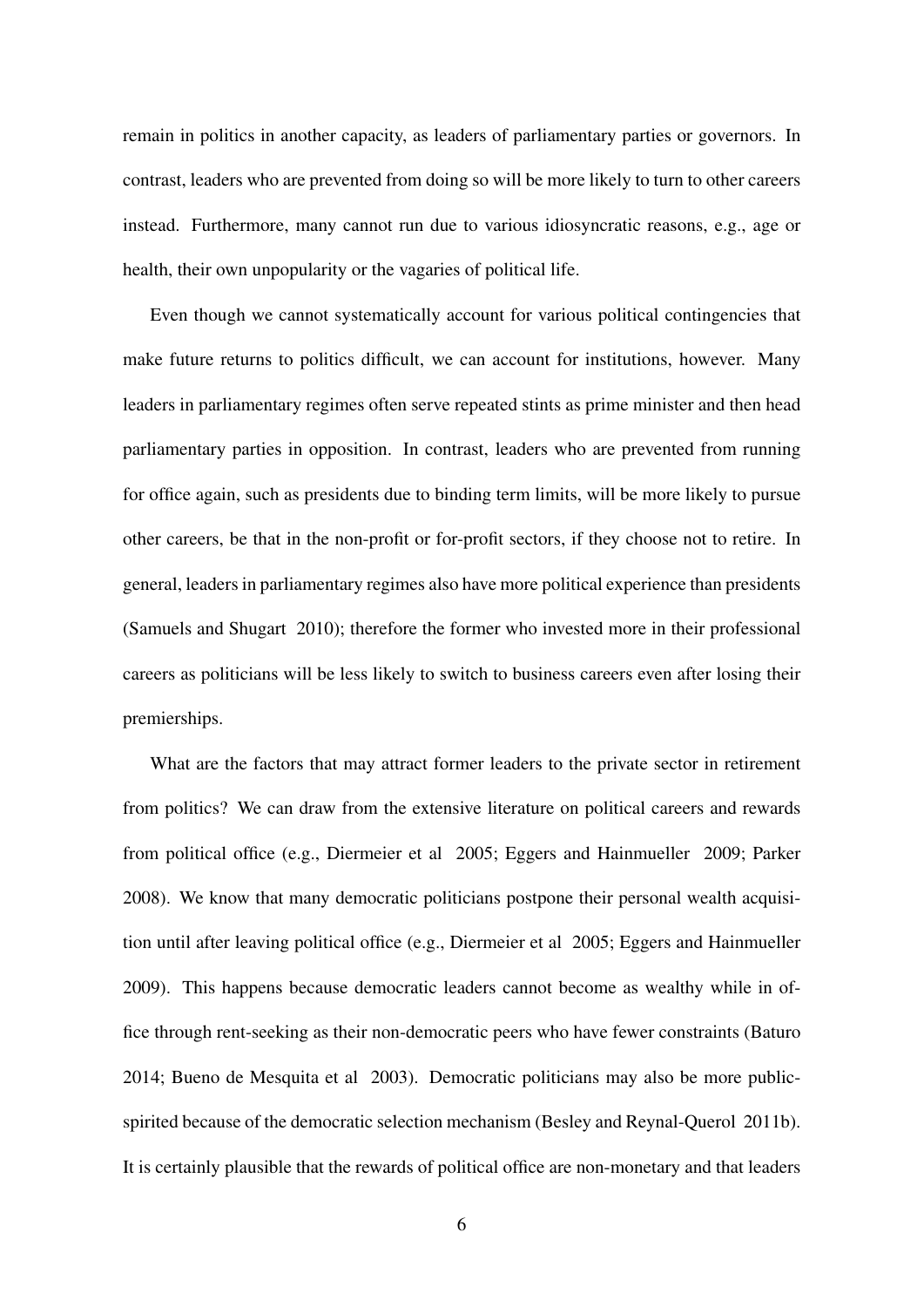seek office for intrinsic reasons or policy. However, it is equally plausible that once politicians, whether public-spirited or not, are out of office, they may be attracted to occupations with higher monetary rewards, especially if they cannot obtain them in the public sector. To account for the attractiveness of the private sector therefore, we can use financial depth, i.e., financial resources provided to the private sector by banks as a share of GDP. The logic is that the relative size of financial institutions in the economy may proxy for the availability of high-status private sector jobs in consulting and the financial industry.

The private sector will also be more generally attractive when there is a high salary differential between public and private sectors. In the United States, among the top 350 firms the ratio of the CEO compensation to an average worker increased from 20 to one in 1965 to 350 to one in 2012, from USD 0.8 million to 12.3 million in estimated earnings.<sup>[4](#page-6-0)</sup> CEO pay in other democracies is equally high and dwarfs compensation of not only the average worker but also that of the top public servants, including heads of government or cabinet ministers. In a comprehensive survey of CEO pay, the *average* total compensation for U.S. CEOs was USD 2.5 million and for non-U.S. CEOs USD 1.2 million [\(Burns et al](#page-28-7) [2013,](#page-28-7) p. 11). With the possible exception of Singapore, no political leader is a match to the CEO of a typical corporation in terms of compensation.

While it is difficult to estimate governmental salaries, including those of the heads of state (e.g., [Hood et al](#page-29-6) [2003\)](#page-29-6), we know that in developed democracies top private sector executives make much more than public executives such as national political leaders, in the

<span id="page-6-0"></span><sup>4</sup>See <http://www.epi.org/publication/ceo-pay-2012-extraordinarily-high/>, accessed 7 July 2015. We additionally estimate that the total CEO compensation of the Top 100 firms increased from 3.5 to 14.1 million from 1992–2014 (authors' estimates from the S&P *ExecuComp* database that is the executive compensation industry standard source).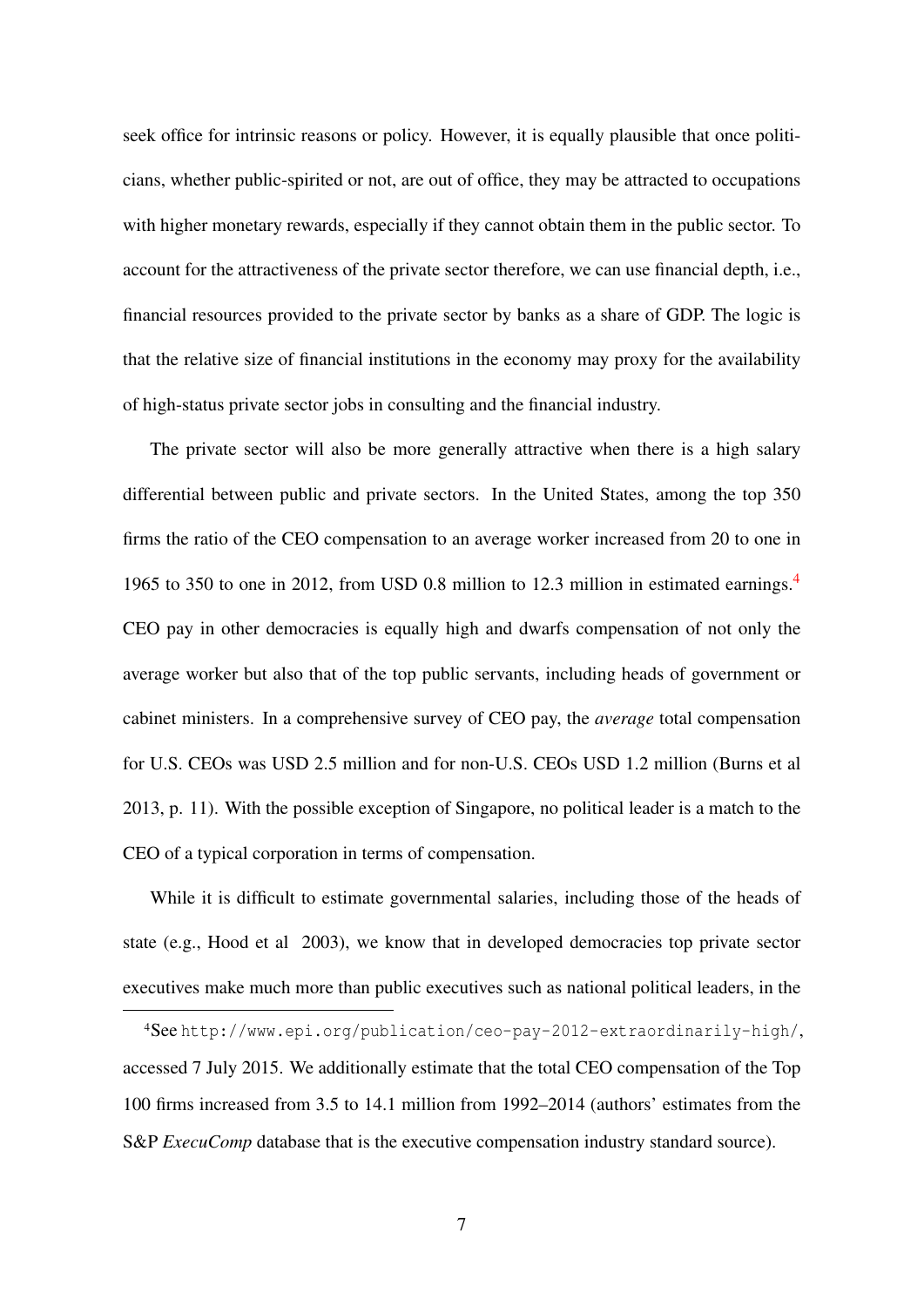order of magnitude of ten, if not higher [\(Baturo](#page-27-3) [2014,](#page-27-3) pp. 106–8). Using the S&P *ExecuComp* data, we estimate that in 2014 the average pay for the CEO of companies with addresses in Canada, the Netherlands, and Switzerland was USD 5.7, 10.1, and 12.4 million respectively. Certainly, while former politicians do not always become CEOs of major companies, they may join company boards instead. Even though financial compensation for board membership does not match that of the CEO, it has also grown over time; politi-cians may also join multiple boards.<sup>[5](#page-7-0)</sup> Unfortunately, cross-national data on CEO or board compensation is only available for a handful of countries contemporaneously; there are also methodological difficulties in estimating total compensation across nations. Therefore, to account for the possible attraction of the business sector to former leaders, we rely on U.S. historical data on CEO compensation. While using CEO national pay in the United States to infer business sector attractiveness globally is far from ideal, the market for CEO and board membership talent is global. Indeed, international companies are likely to attract former officials from different countries, not only the US. $<sup>6</sup>$  $<sup>6</sup>$  $<sup>6</sup>$  Second, CEO compensation in the leading</sup> capitalist country is likely to serve as the benchmark for firms across the world concerned with competition for global managerial talent [\(Fernandes et al](#page-29-7) [2012,](#page-29-7) p. 348). In fact, non-U.S. companies exposed to international markets have similar CEO compensation as U.S. companies (ibid., 325).

Another factor that may affect whether ex-leaders turn to business in political afterlife is

<span id="page-7-0"></span><sup>5</sup>On average, in 2005 directors made USD 97,000 while in 2014 the figure is 215,000 (authors' estimates from the S&P *ExecuComp* data).

<span id="page-7-1"></span>6Ernesto Zedillo (1994–2000) of Mexico joined the boards of Alcoa Inc., Procter & Gamble, Union-Pacific, and Citigroup. See [http://www.bloomberg.com/research/stocks/](http://www.bloomberg.com/research/stocks/people/person.asp?personId=1148781&ticker=PG) [people/person.asp?personId=1148781&ticker=PG](http://www.bloomberg.com/research/stocks/people/person.asp?personId=1148781&ticker=PG), accessed 15 June 2015.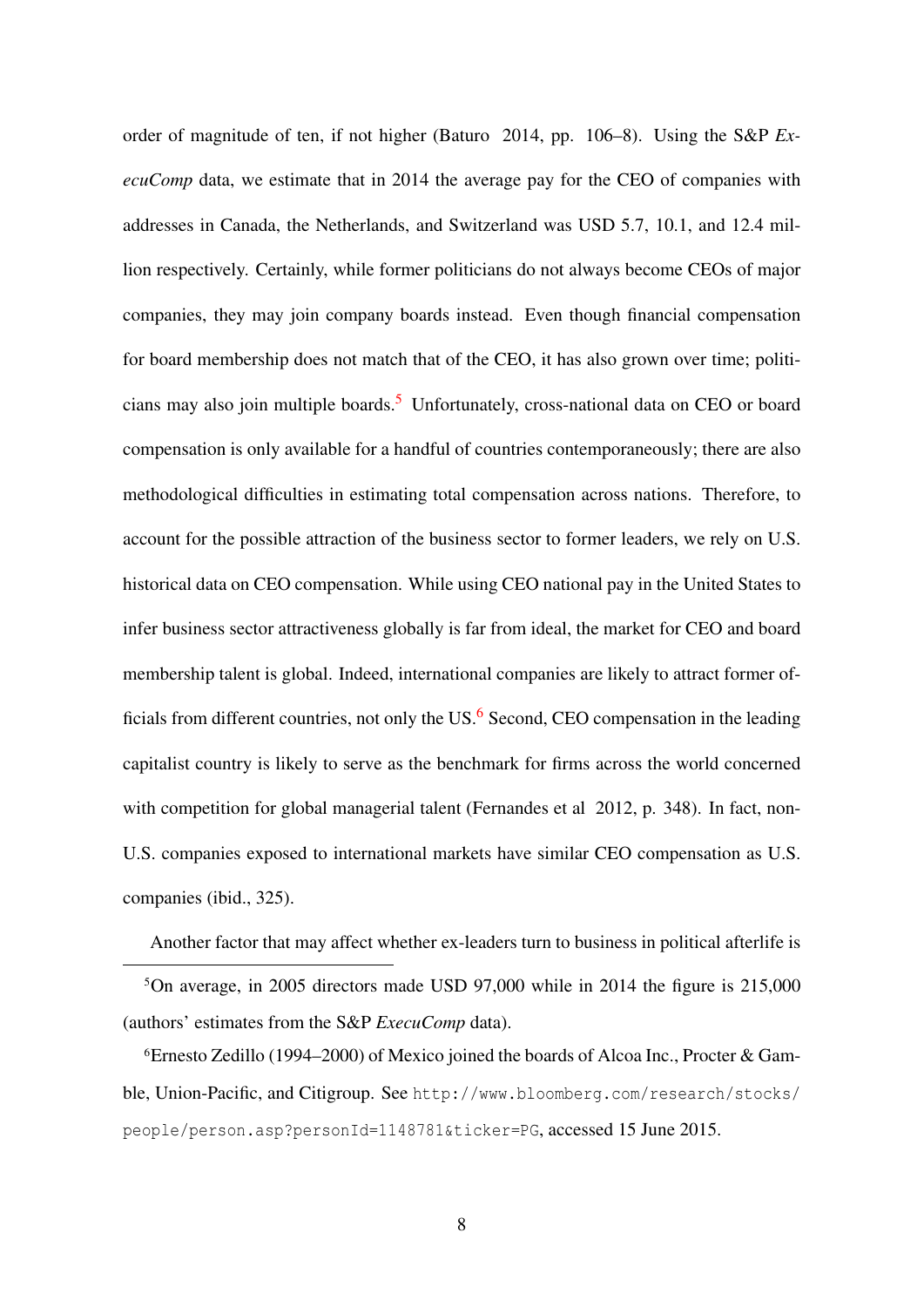whether such practice is in tune with the norms of behavior accepted in a given society. The business ventures of Sarkozy of France after 2012 may have attracted attention precisely because they did not resonate with the public view on the proper role of former leaders, e.g., different from that of Giscard d'Estaing (1974–81) who remained in party politics after the presidency and then pursued various roles as statesman, such as the President of the Convention on the Future of Europe. One of Sarkozy's supporters had to explain the former president's business interests arguing that "the fact that he is a former president doesn't mean he should become a Trappist monk."<sup>[7](#page-8-0)</sup> In contrast, in other societies, such as the United States, the "revolving door" between public office and business may be an established, if not widely accepted, norm. Our expectation therefore is that former politicians in Anglo-Saxon countries — i.e., United States, United Kingdom, Canada, Australia and New Zealand will be more likely to turn to private employment after politics.

Furthermore, [Burns et al](#page-28-7) [\(2013,](#page-28-7) p. 20) find that cross-national differences in CEO pay can also be explained by cultural norms, such as the perceived desirability of inequality and competition. Negative societal views on the desirability of wealth and private ownership of business may increase reputational costs for former leaders who may contemplate business careers. We therefore additionally investigate whether societies that tolerate inequality, or value wealth acquisition and private business are more likely to have ex-leaders pursuing business careers. Because the data on societal norms are limited, we only employ it in one specification. Instead, we account for economic inequality measured as a Gini coefficient that has more observations. The direction of effects of the Gini coefficient is not entirely clear, however. While economic inequality may account for possible social blowback from

<span id="page-8-0"></span><sup>7</sup>Anne-Sylvaine Chassany and Camilla Hall (2013) "Nicolas Sarkozy's Road from the Elysee to Private Equity", *Financial Times*, 28 March 2013.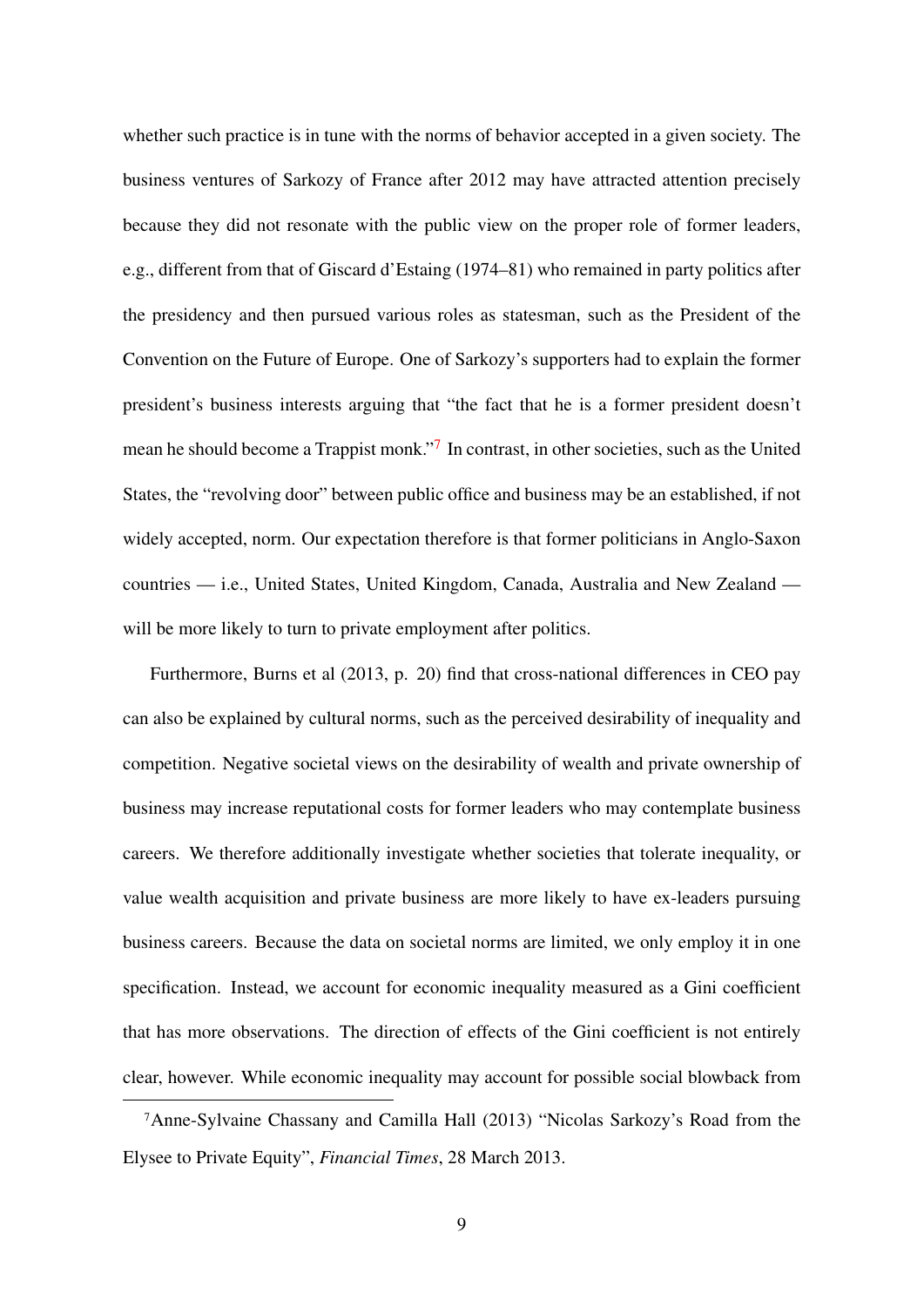taking a high paying private sector job, $8$  at the same time higher inequality may also reflect on the relative attractiveness of lucrative high-paying jobs in society as the income inequality may also be partly explained by increases in the annual compensation of corporate managers [\(Piketty](#page-30-4) [2014,](#page-30-4) p. 332). Therefore, while we expect pro-business views and societal tolerance of inequality to increase the likelihood of the business careers of former leaders, we are agnostic regarding the direction of effects of the Gini coefficient however.

### 2.2 The attraction of former leaders to business

While the factors discussed above can make the business sector more attractive to former leaders, we should also consider the demand side — why the private sector may want to hire politicians [\(Acemoglu et al](#page-27-5) [2013\)](#page-27-5). In general, private firms can attract former political leaders because of their superior ability as exemplified by their time in office as heads of state and government that highlights their distinct leadership potential. Such ability can be manifested in the simple fact of their serving in office, or in their background traits  $-e.g.,$ education — or such ability can be unobservable. There is a growing body of literature that shows political connections, including having former politicians as board members, to be valuable for company value [\(Faccio](#page-29-8) [2006;](#page-29-8) [Fisman](#page-29-9) [2001;](#page-29-9) [Hillman](#page-29-1) [2005\)](#page-29-1). Therefore, companies may seek former leaders simply because of the prestige of having former heads of states and governments among their corporate board members. In order not to make the argument circular so that all former leaders are attractive to business regardless, we stipulate that leaders who preside over economic growth will be perceived as being more competent and therefore more attractive to the private sector.

As discussed in the introduction, we are not concerned with the identification of leaders'

<span id="page-9-0"></span><sup>8</sup>We are grateful to an anonymous reviewer for pointing it out.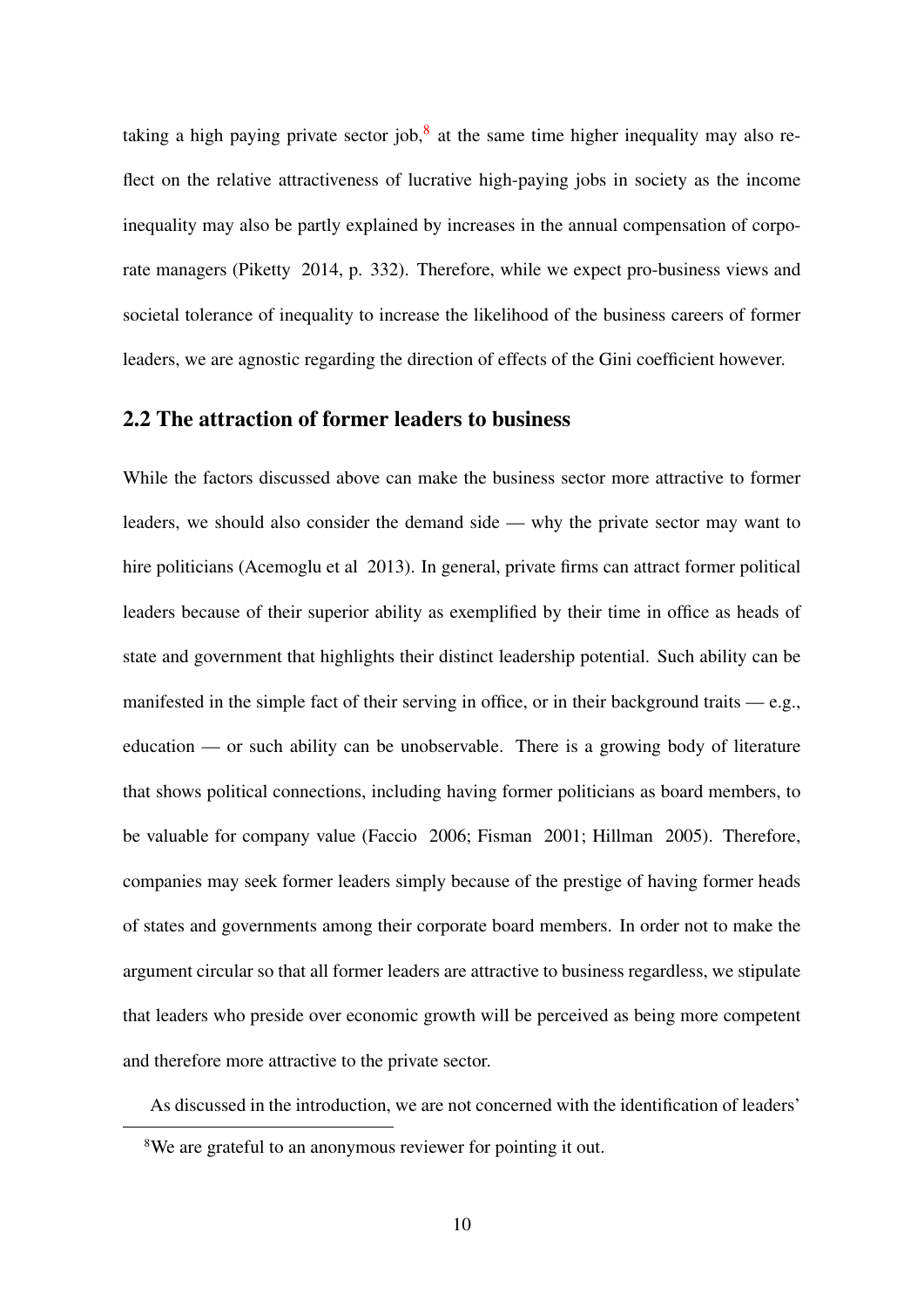effects on economic outcomes, but rather with those of economic variables on the career trajectories of leaders. Furthermore, while studies exist that identify leaders' effects on the economy in dictatorships (e.g., [Besley and Reynal-Querol](#page-27-1) [2011a;](#page-27-1) [Jones and Olken](#page-29-2) [2005\)](#page-29-2), or that separate the effects of leaders from the offices they occupy [\(Baturo and Elkink](#page-27-6) [2014\)](#page-27-6), it is not obvious how to identify leaders' *personal* effects in democracies with many veto players, especially in open economies [\(Blodel](#page-28-8) [1987,](#page-28-8) pp. 28–30). Therefore, by including growth as an indicator of competence, we only test for whether market participants *perceive* that leaders are responsible, not whether they are actually responsible in a causal sense. Because leaders are high-salience individuals, they can be erroneously rewarded or blamed for economic outcomes.[9](#page-10-0)

At the same time such leaders, while perceived as competent, may also be more popular. Indeed, while we lack valid cross-national indicators for governmental popularity, economic growth partly correlates with the popular support for leaders [\(Bueno de Mesquita et al](#page-28-0) [2003,](#page-28-0) 302–9). In turn, popular leaders may continue in politics as opposed to seeking business employment. In contrast, unpopular leaders may not only be less attractive to high-profile jobs in private sector, they may also be more concerned for their legacy and therefore turn to charitable or non-profit activities to revive their image.[10](#page-10-1)

<span id="page-10-0"></span><sup>9</sup>Individuals are prone to exaggerate the effects of personal factors and underestimate the role of context. This bias, i.e., the fundamental attribution error, is largely driven by errors in perception so that more salient personal factors are more "visible" while context is easier to relegate [\(Taylor and Fiske](#page-30-5) [1975\)](#page-30-5). As a result, competence or lack thereof can be erroneously attributed to leaders under whose watch the economy has improved, whether or not such leaders had any sway over these changes (e.g., [Patty and Weber](#page-30-6) [2007\)](#page-30-6).

<span id="page-10-1"></span><sup>10</sup>Such as President Carter (1977–81) of the USA who opened the Carter Center instead of seeking private sector employment [\(Brinkley](#page-28-9) [1996\)](#page-28-9). We are grateful for the anonymous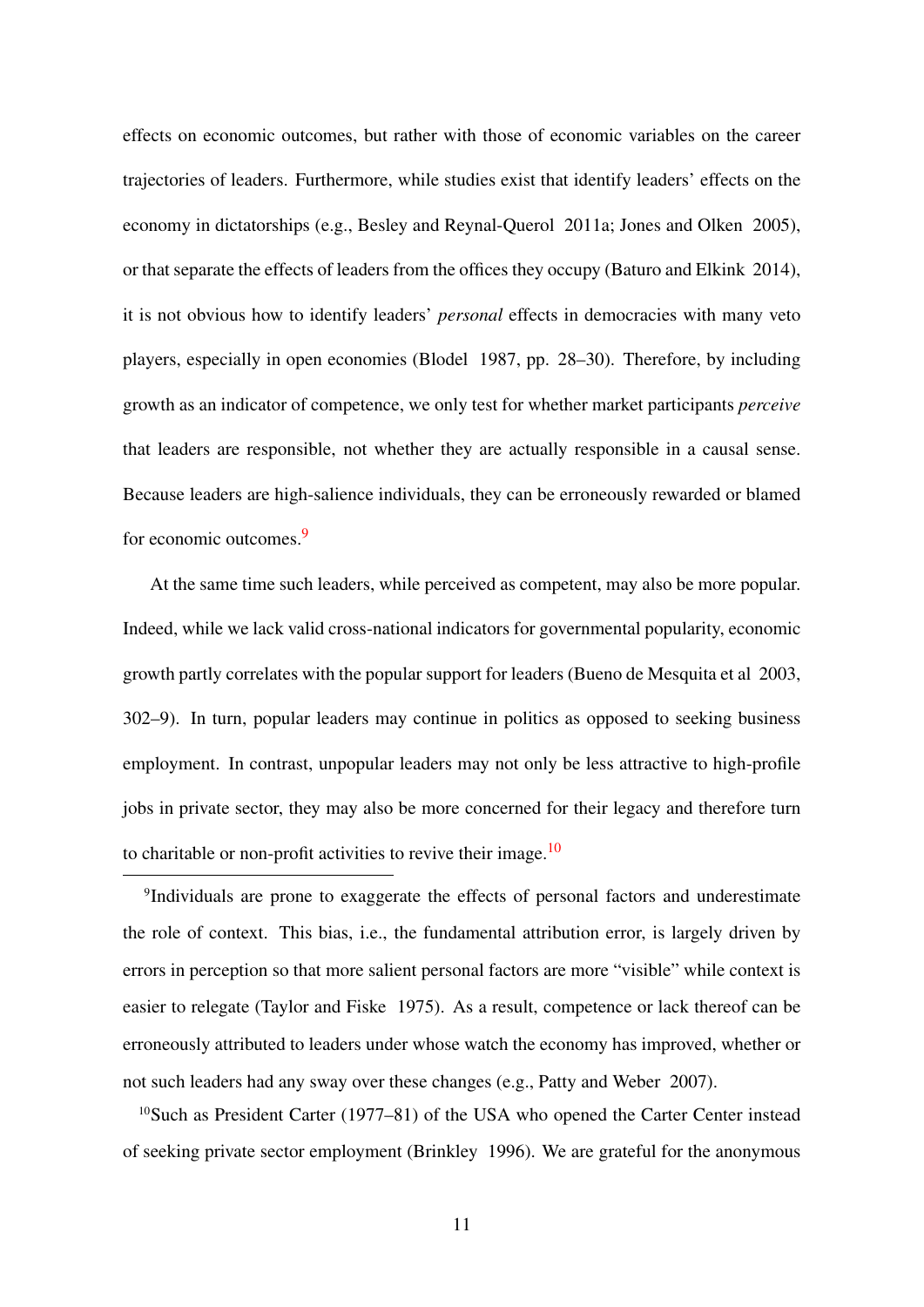Leaders' own specific traits and experience may also be relevant for what they do after office. The link between leaders' traits of personal background and their political behavior has been shown in the literature [\(Baturo](#page-27-3) [2014;](#page-27-3) [Dreher et al](#page-28-10) [2009\)](#page-28-10). It is therefore conceivable that leaders with prior business sector experience will find it easier to return to the private sector after leaving office, similarly to those with economics and business degrees. It is also possible that right-of-center leaders will be more likely to pursue business careers because of their ideological convictions, while left-leaning rulers will be more committed to public service instead. [Eggers and Hainmueller](#page-28-2) [\(2009,](#page-28-2) p. 514) who compare the post-office wealth of winning and losing candidates for the UK Parliament, find that holding a seat significantly increases the total personal wealth when former Conservative politicians — but not Labour — are recruited by the private sector. In the US, however, [Etzion and Davis](#page-28-4) [\(2008,](#page-28-4) pp. 158– 9) find that while the Republican administration attracted more corporate directors than the Democratic, former officials of both parties were equally likely to join corporate boards.

The private sector can attract former political leaders, not only because their political office signals their superior ability but also because of the connections they make in office [\(Mattozzi and Merlo](#page-30-7) [2008\)](#page-30-7). Unfortunately, neither the connections that leaders may acquire with specific firms, nor the identification of services that they render to businesses (e.g., [Ace](#page-27-5)[moglu et al](#page-27-5) [2013\)](#page-27-5), can be established in a cross-national research design. Certainly, national political leaders make numerous connections while in office. Many of these are unobservable; the data on political donations by private firms over time are lacking for the majority of democratic nations [\(McMenamin](#page-30-8) [2012\)](#page-30-8). Instead, in the empirical section we hypothesize that leaders with longer political experience are able to acquire more political connections, all things being equal. A longer tenure has been shown to be related to better performance reviewer for highlighting this argument.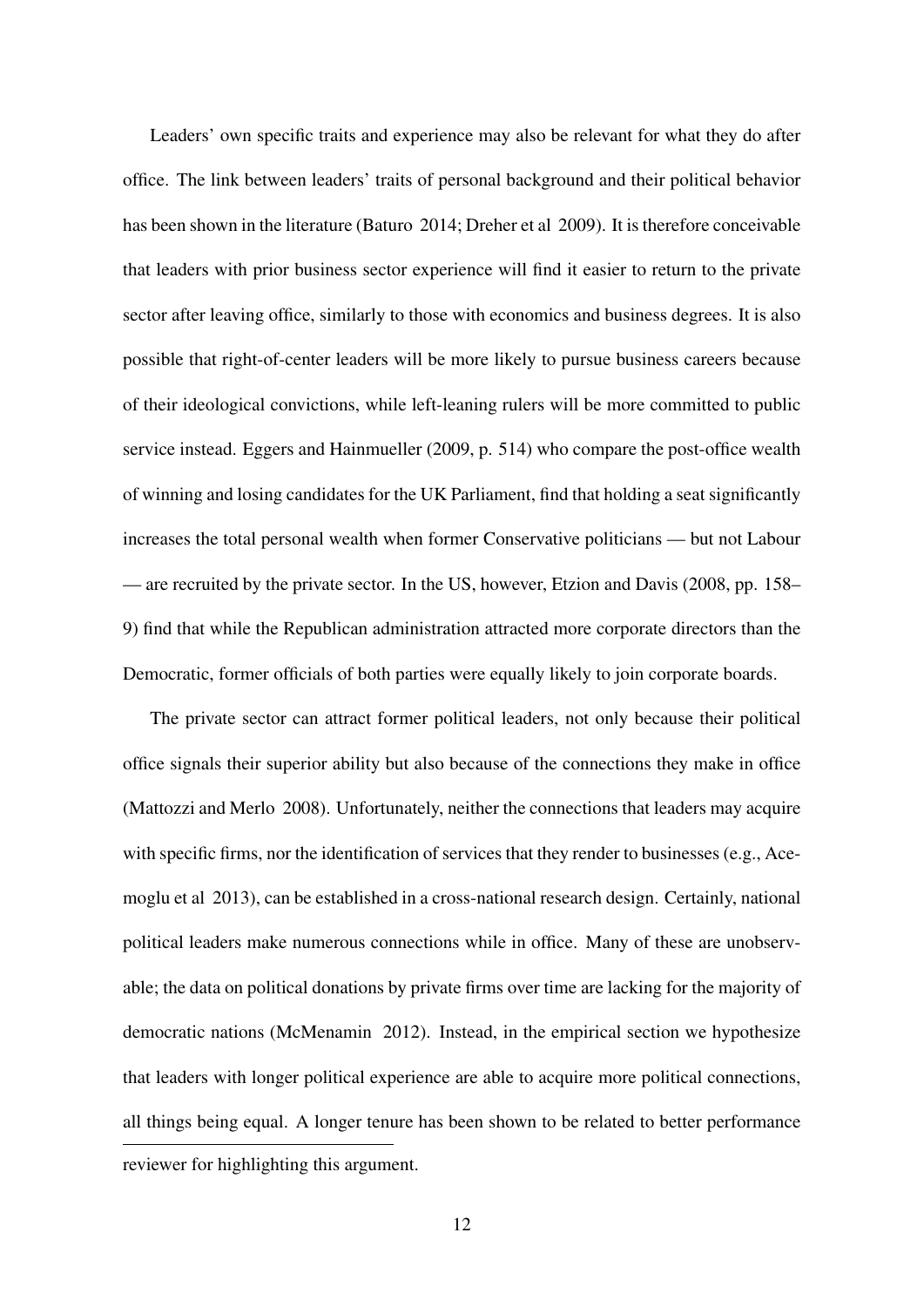and accumulation of specific human capital, with both potentially related to opportunities in the private sector [\(Brickley et al](#page-28-11) [1999\)](#page-28-11). Furthermore, studies also found that markets are sensitive to the quality of public officials with finance portfolios, such as central bankers for instance [\(Gohlmann and Vaubel](#page-29-10) [2007\)](#page-29-10). Therefore, we additionally account for whether former political leaders previously served as finance ministers or treasury secretaries — the posts that may have permitted leaders to acquire business connections.

In summary, leaders can be attracted to business careers because they are prevented from pursuing the highest political office by institutional constraints, or because of their own personal traits, but also if private careers are especially financially rewarding. In turn, leaders can also be attractive to business because of the mere prestige of having such high-profile individuals on the board, or due to their connections, or their perceived competence.<sup>[11](#page-12-0)</sup>

<span id="page-12-0"></span><sup>11</sup>Additionally, the private sector may also recruit leaders as a reward [\(Mattozzi and Merlo](#page-30-7) [2008\)](#page-30-7). [Eggers and Hainmueller](#page-28-2) [\(2009,](#page-28-2) p. 531) argue that politicians who help firms while in office, accrue wealth via "lucrative employment opportunities provided to politicians after retirement." Tenure in office of national leaders, however, coincides with all kinds of economic, financial, and social policies implemented at the time; it is not necessarily correct to attribute causality between policies implemented by leaders' governments in certain sectors of the economy and their employment by firms in those sectors. Furthermore, exleaders typically work for several companies and run their own business consulting interests in retirement (e.g., [Schweizer](#page-30-1) [2015\)](#page-30-1). The identification of post-tenure careers as possible rewards is extremely difficult even at the lower levels of government or specific branches thereof. For instance, the movement of former military generals into the boards of military contractors may simply indicate that the former have the required experience gained from the public job [\(Etzion and Davis](#page-28-4) [2008\)](#page-28-4). Therefore, we do not pursue the reward hypothesis in a cross-national setting. Still, in further and supplementary analyses we briefly examine whether economic performance and "pro-business" policies in office are associated with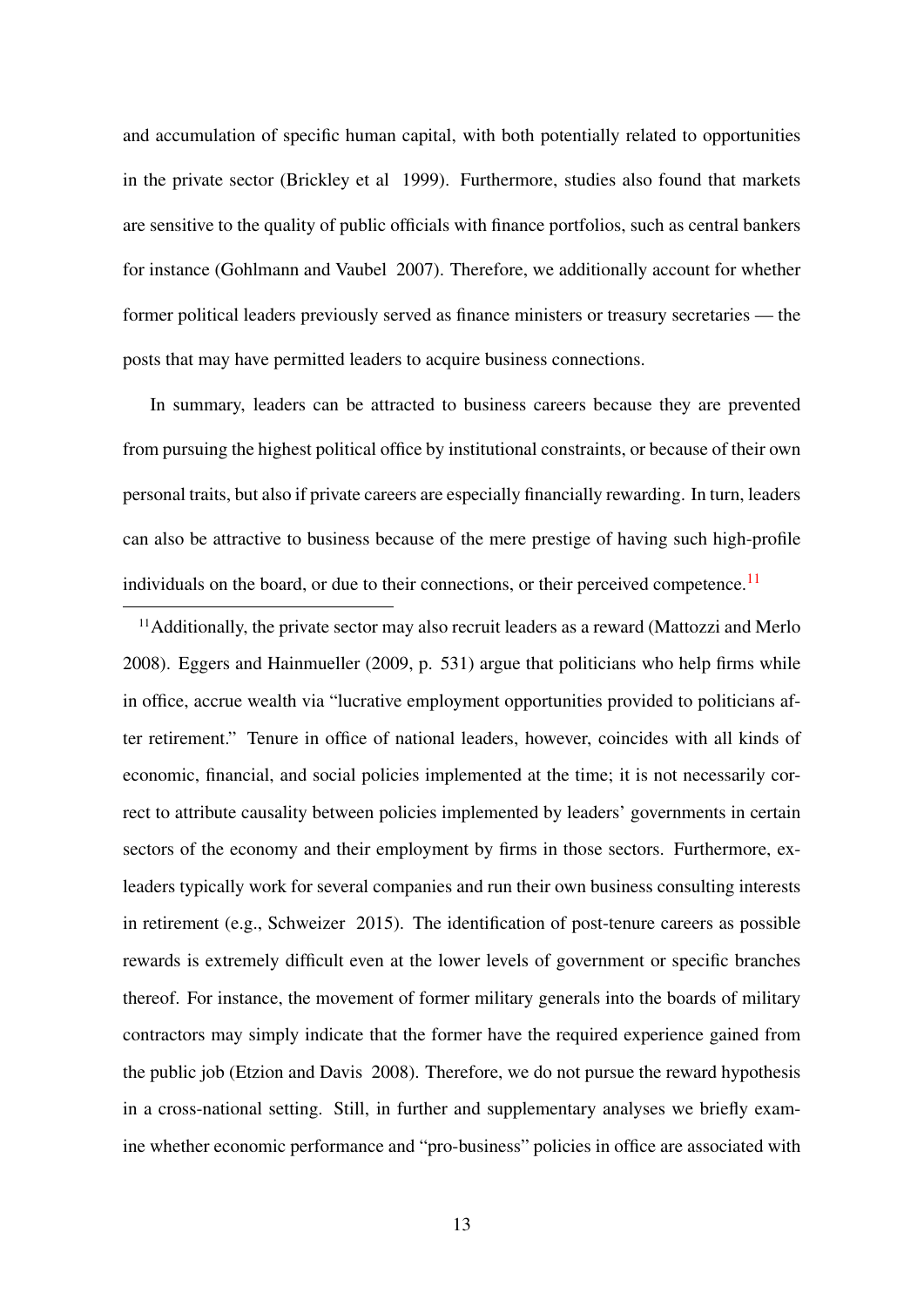### 3 Business careers of former leaders: the data

We examine whether former national political leaders turn to business careers after leaving office, as opposed to staying in politics or pursuing other occupations, such as careers in international organizations or non-profit foundations, for example. The binary dependent variable, therefore, is whether upon leaving office leaders move into the business sector versus other careers. In the period 1960–2010 almost 800 leaders exit office in democracies, i.e., with *Polity2*  $\geq$  +6. We exclude leaders that go into exile, experience immunity problems that lead to prosecution, or die shortly after leaving office — in other words, we only focus on leaders who in principle can have further careers after leaving office.<sup>[12](#page-13-0)</sup> Discarding the most immediate period after leaving office when leaders almost always take some time off, altogether there are 551 former leaders who exit office and have future careers. We find that there are 75 former rulers, or 14% in all, who pursue some kind of business career after leaving office, and 476 pursue other types of careers.

What constitutes the business career of political leaders after leaving office? We record leaders as having a *predominantly business career* when their future careers include membership of corporate boards, consulting for private companies, law practice, or running their own business For example, Jan de Quay (1959–63) of the Netherlands was the chairman of Royal Dutch Airlines [\(Lentz](#page-30-9) [1994,](#page-30-9) p. 579), Geoffrey Palmer (1989–90) of New Zealand ran his own private law practice, and Natsagiin Bagabandi of Mongolia (1997–2005) joined the future business careers and whether leaders can be shown to influence such policies.

<span id="page-13-0"></span><sup>12</sup>Fully retired leaders are also excluded. Retirement is defined as when a leader retires from public life altogether and there is no record of such leader pursuing any kind of career in retirement. It is conceivable that some leaders are mis-categorized because of the lack of available data. In the supplementary analyses we conduct sensitivity tests.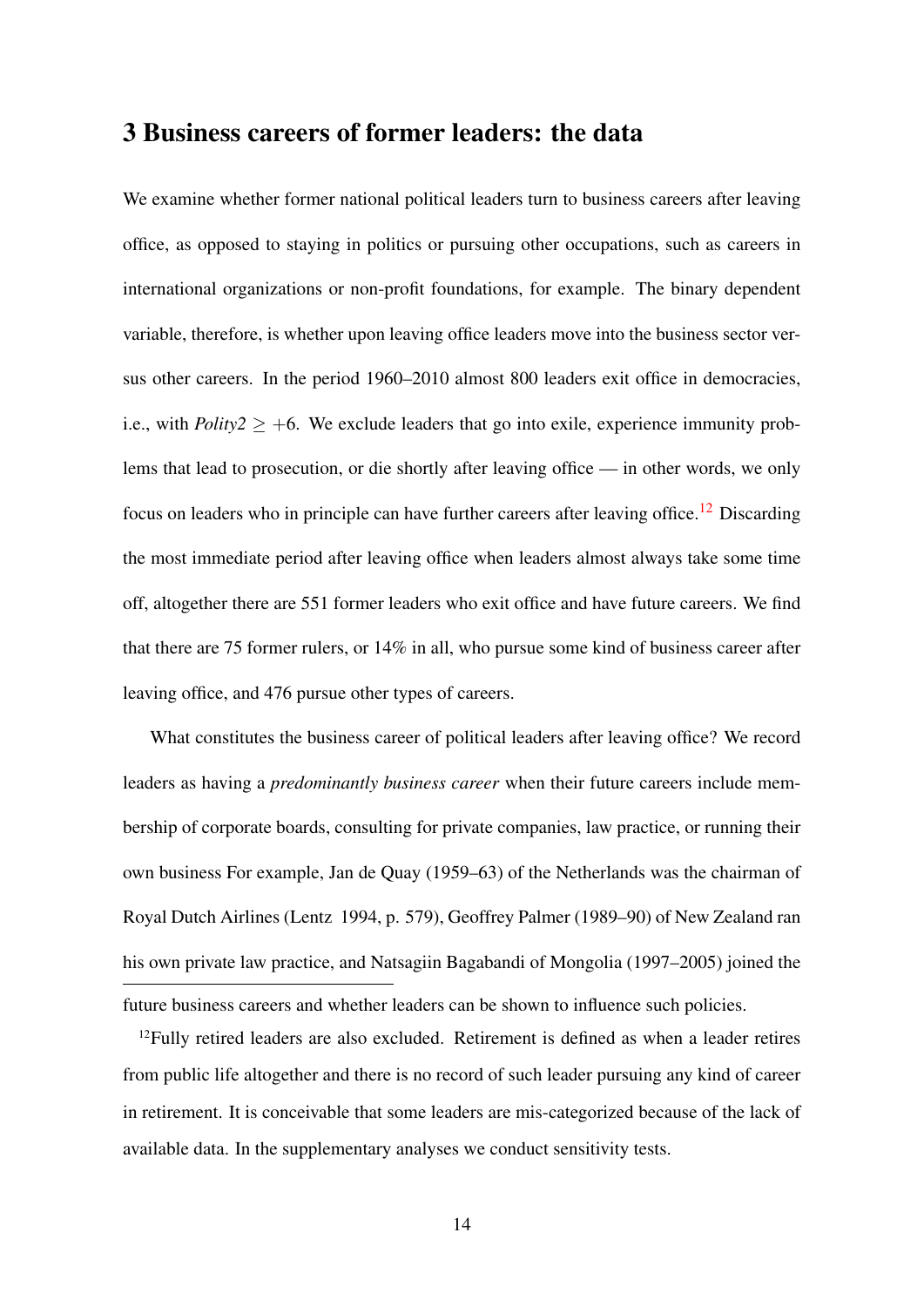board of a mining company. Some leaders may be involved in more than one type of career upon retirement. For example, Tony Blair, in addition to his *predominantly business career* that brought him "millions of pounds from a mix of business interests that include advising governments, consultancy work for US investment bank JP Morgan and the lucrative international speaking circuit," $\frac{13}{13}$  $\frac{13}{13}$  $\frac{13}{13}$  also headed a charitable foundation. While the predominant majority of leaders can be classified in one category, it is unavoidable that some must be entered in more than one, as this represents a fact of their careers and not a failure of categorization. Indeed, to choose one category over another would be arbitrary when a former leader is reported to be engaged in more than one activity. In the supplementary analyses we examine alternative specifications, however.

### [FIGURE [1](#page-31-0) ABOUT HERE]

The percentage of former leaders in business is relatively stable over the period 1960– 2010 with the average being 14%, and 17% in the period in the 2000s. This suggests that the so-called "Blair Disease" is not a recent phenomenon and such moves to the private sector have not become more prevalent over time. If there is any pattern, it is a slight increase in the percentage of former leaders in business compared to those who remain in politics, as opposed to all types of post-office pursuits. However, we compare business careers with all future careers, be that remaining in politics as party leader or working for international organizations, and therefore we are not concerned with an underlying time trend.

To account for the possible attractiveness of business careers to leaders in society, we include *Financial depth*, *Income* per capita, logarithm, average *CEO compensation*, *Inequality* measured as Gini index of household disposable (post-tax, post-transfer) income — all for

<span id="page-14-0"></span><sup>13</sup>"Tony Blair businesses amass £13m cash after surge in profits," *Guardian*, 5 January 2014, Katie Allen.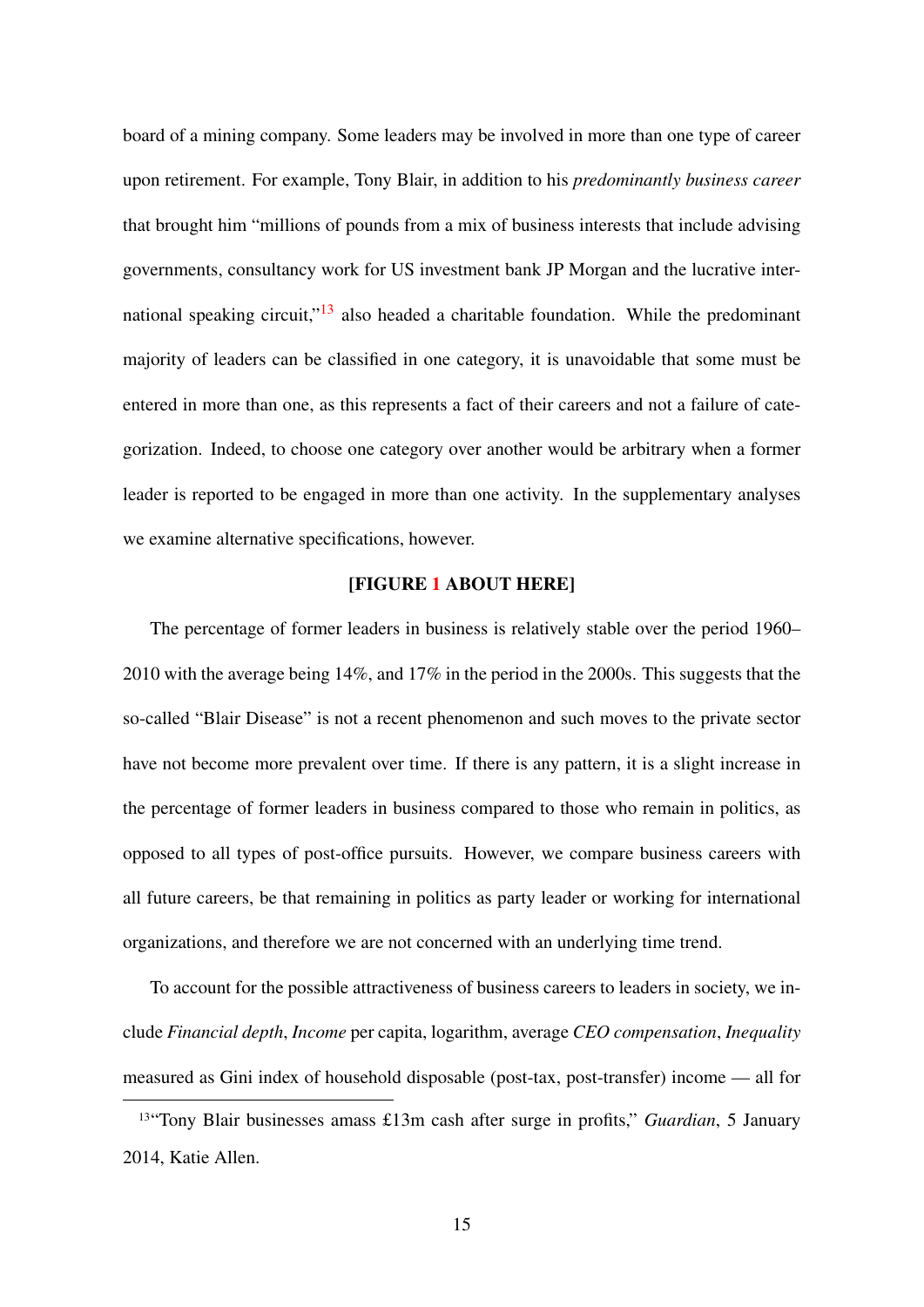the last year in office. *Parliamentary regime* is included to control for the possibility of political careers in the future. Term limits are strongly collinear with parliamentarianism as almost all democratic presidents face binding tenure limitation, and are therefore excluded. Additionally, we include *Right ideology* and a prior *Business career* of leaders, coded from biographical entries. Likewise, we account for age at the time of departure from office as older leaders may have less stamina to withstand the stress of yet another high-status job. All leader-related indicators are time-invariant [\(Baturo](#page-27-3) [2014\)](#page-27-3). In a separate specification we include the World Values Survey's (WVS) *Income equality*, *Business ownership* and *Wealth accumulation* to account for cultural norms. Higher values stand for "We need larger income differences as incentives for individual effort", "Private ownership of business and industry should be increased" and "Wealth can grow so there's enough for everyone", respectively. We also use additional indicators of individual background and pro-business policies in office as detailed in the supplementary materials.

### 4 What explains the business careers of former leaders?

We estimate a probit model where we specify the probability of a leader joining private sector upon exit from office as a function of indicators for various country and personal traits. Our dependent variable in all estimations is a binary indicator denoting leaders who go into business after leaving office versus any other active occupational pursuit they may undertake (political, academic or public service). In our estimations, the unit of analysis is a political leader retiring from political office during the time period 1960–2010. As explained above, the independent variables are either averaged per tenure or take the values for the last year in office. Since leaders from the same country are not independent observations, all our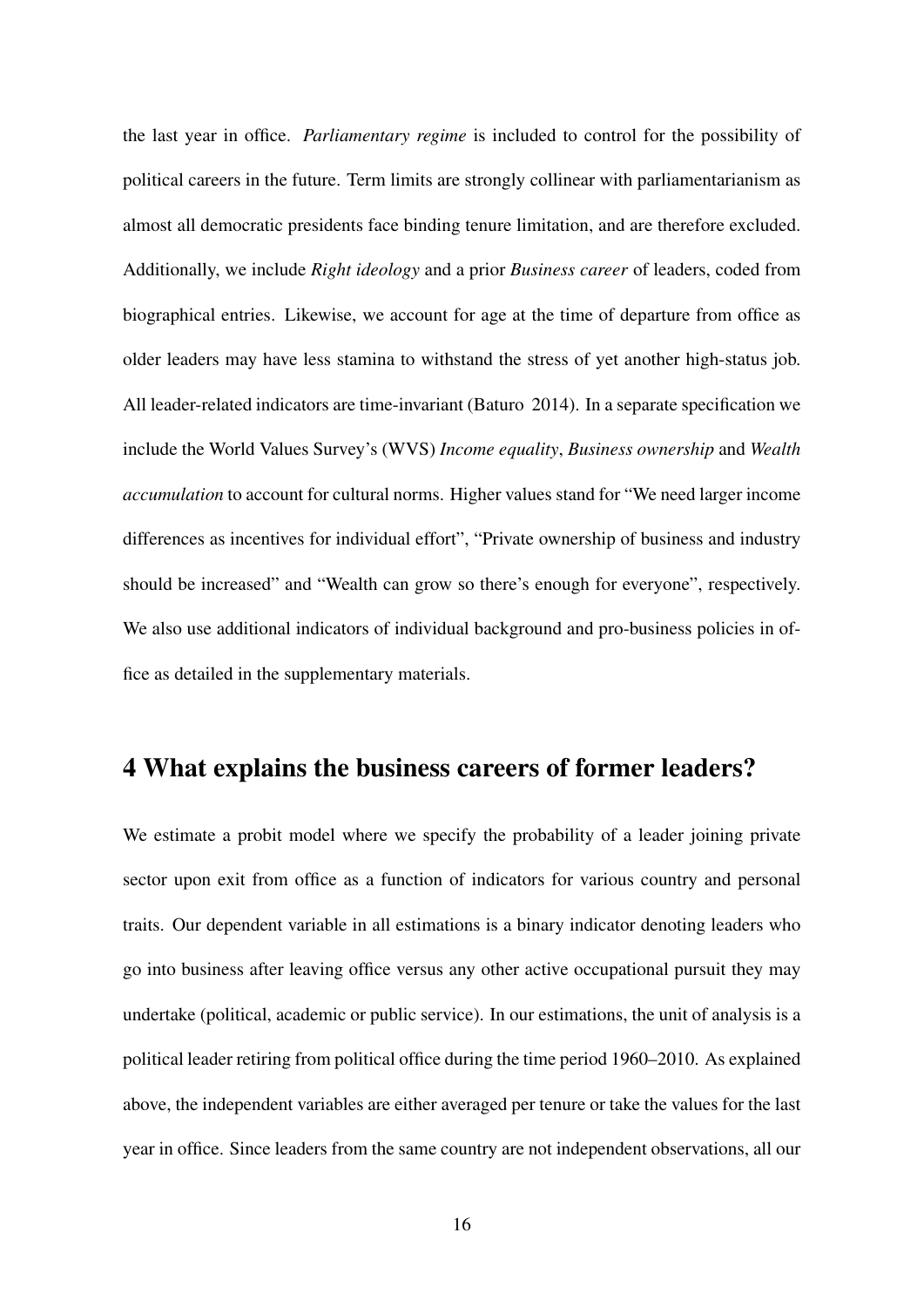estimations are done with robust standard errors clustered by country.

In our analysis we estimate four main specifications: in the first, baseline model, we aim to account for private sector attraction and country characteristics in leaders' decision to move to the private sector (Model 1 in Table [1\)](#page-32-0). The second specification focuses on specific leader traits that may make them desirable to the private sector (Models 2–3 in Table [1\)](#page-32-0). We also explore a combination of the first two specifications (Models 4–5 in Table [1\)](#page-32-0). Yet another specification extends the first ones by further examining societal norms like inequality and wealth desirability (Model 6 in Table [1\)](#page-32-0).

Our baseline model (Model 1 in Table [1\)](#page-32-0) specifies the probability of moving to private sector as a function of country's level of economic development (*Income per capita*), whether the country is a parliamentary democracy, whether it belongs to countries with an Anglo-Saxon tradition, the level of economic inequality, its financial depth, and the benchmark CEO compensation in the private sector.

In turn, Models 2–3 in Table [1](#page-32-0) account for the business and economic education background of leaders. Indeed, leaders with specific background traits may be more attractive to business. Also, to account for the magnitude of political connections made in office we additionally include *Years in politics* — only years in official politics prior to assuming the highest office are counted, such as being a member of parliament, cabinet minister, governor, and the like. Likewise, *Ex finance minister* is included as an additional measure of the attractiveness of leaders to the business sector. Finally, we hypothesize that higher economic growth, measured over the leader's tenure, may render leaders more attractive or signal their competence to firms. Models 2 and 3 differ in that the latter is fitted controlling for time invariant country specific fixed-effects characteristics using a conditional logit.

We explore a combination of our first two specifications in Models 4–5 that combine two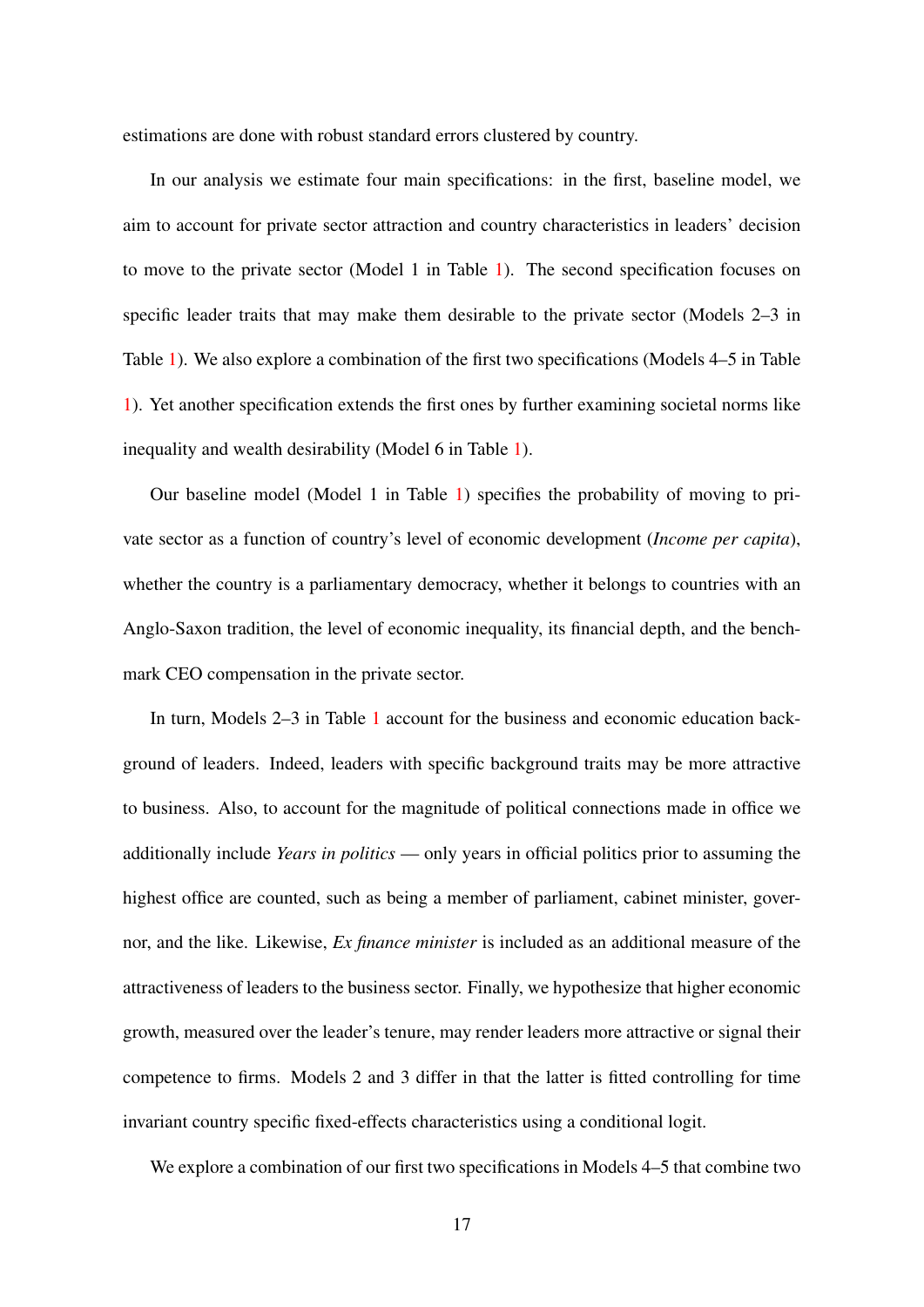explanations for leaders' future careers, with Model 5 fitted as the fixed-effects specification, as in Model 3. When the outcomes do not vary within a country, the fixed effects estimation loses observations for countries where either all or no leaders went into the private sector, in addition to any other time invariant variables like *Parliamentary* democracy and *Anglo-Saxon* countries.

In Model 6 we explore whether the propensity to take high-paying private sector jobs is associated with societies with a higher tolerance for inequality and those that value business pursuits. We replace our measure of inequality from the combined model (Model 4) with the WVS indicators for prevailing cultural attitudes, *Income equality*, *Business ownership* and *Wealth accumulation*. *Anglo-Saxon* indicator is excluded since it is associated with the cultural attitudes of such countries.

#### [TABLE [1](#page-32-0) ABOUT HERE]

The results of the first model specification in Table [1](#page-32-0) indicate that former leaders in *Anglo-Saxon* countries are more likely to pursue business careers in retirement. Likewise, while the indicator for average annual *CEO compensation* in the American economy is only a benchmark for the likely compensation in the global market, its coefficient is also statistically significant. *Inequality* and *Financial depth* both also have the expected direction of effects but the coefficients are not statistically significant.

The results of Models 2–3 suggest that neither economic education of leaders, nor the length of their political careers can predict their future business careers. The selected measures are admittedly rather crude as a longer time in politics can also indicate that the individual is a career politician and therefore has not only developed more political connections but is also more likely to remain in politics. It is also somewhat collinear with *Age* and therefore the negative sign of its coefficient can simply mean that more experienced politi-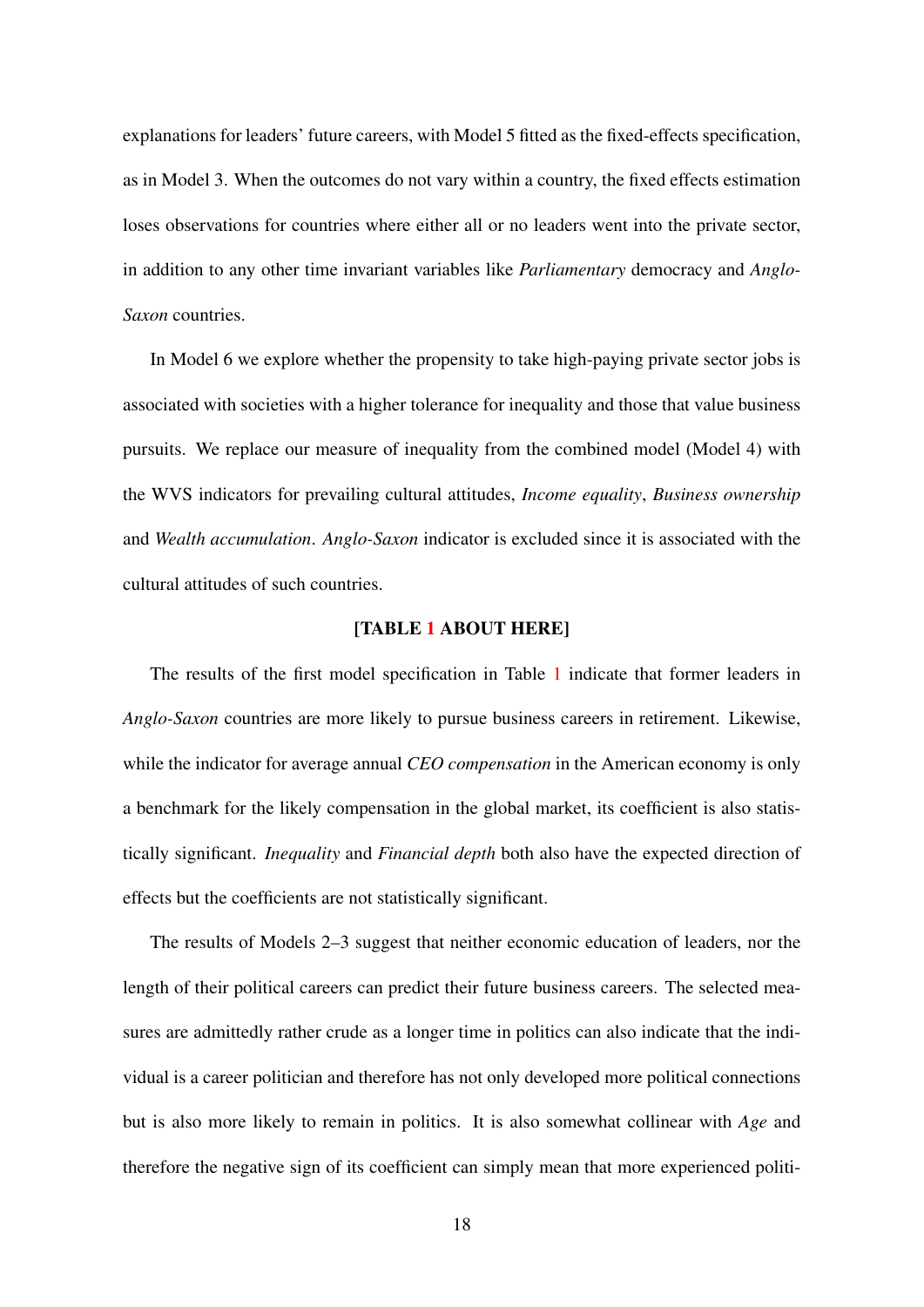cians are also older. We interpret the results in Models 2–3 to indicate that relevant business connections developed by former politicians while in office are difficult to observe. However, leaders who pursued business careers before becoming politicians are more likely to return to the private sector after leaving office, as evidenced by the statistically significant coefficient on *Business career* in all model specifications. Likewise, leaders who preside over a growing economy are more likely to turn to the private sector in retirement. A former *Finance minister* is also more likely to turn to business, albeit the coefficient is statistically significant at the level of 0.1 only.

Estimation results of combined specification (Models 4–5) broadly support those from earlier specifications: leaders' personal background, as well as growth in disposable income over tenure matter for their private sector careers. Likewise, Model 4 reveals that *CEO compensation* and *Anglo-Saxon* capitalist model are positively associated with the propensity to take up jobs in the private sector, the former albeit at the 0.1 level. The fixed effects estimation results in Model 5 are also in line with previous estimates. Using "full" Model 4 and holding other predictors at their means, we can additionally assess the predictive margins. We find that when leaders with prior business experience preside over high economic growth at two standard deviations above the sample average, there is 47% probability of a future business career as opposed to 17% probability of such leaders with the growth at two standard deviations below the average.

The results in Model 6 in Table [1](#page-32-0) show that all three World Values Survey predictors have the expected sign of the coefficient but only *Business ownership* is statistically significant. The result suggests that a stronger sentiment for "Private ownership of business and industry should be increased" is indeed associated with the business careers of leaders. Unfortunately, we cannot include "pro-business" survey indicators in the fixed effects model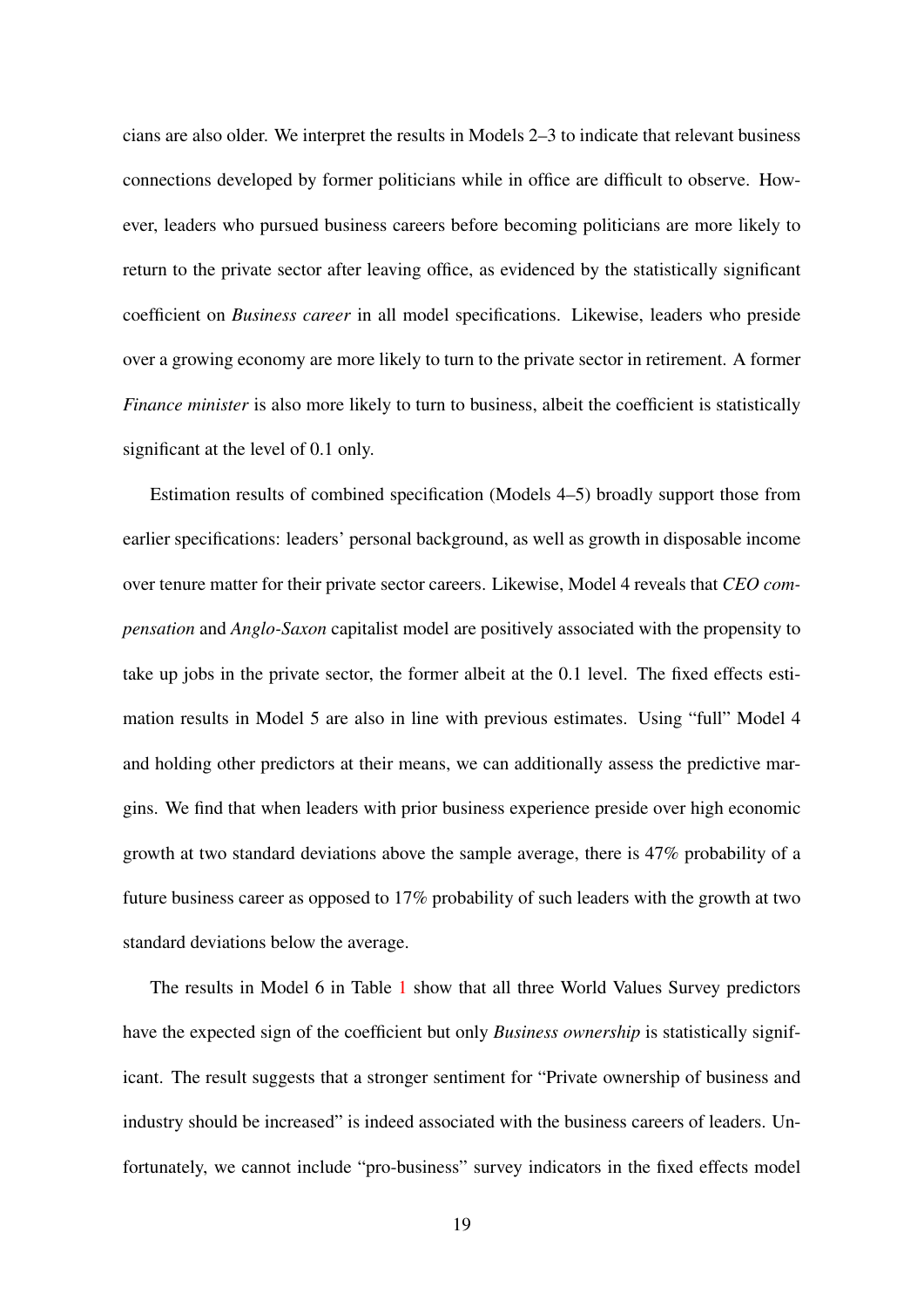specification as it reduces the sample size by more than half.

In summary, former Anglo-Saxon leaders and those with prior business careers are more likely to turn to private sector employment in retirement, especially when CEO pay rates are high. Individual background matters: one in every three leaders who pursued business careers after leaving office already had such a career before. In contrast, only one in ten without prior business credentials made such a switch. Still, the majority of leaders who pursued a business career after office had no prior business background. There is also evidence that leaders who occupied finance ministry in the past, as well as leaders in societies that favor private sector pursuits, will be attracted to business careers after office. We find no evidence that ideology plays any role in the likelihood of leaders' future business careers.

# 5 Further analyses: performance in office and business ca-

### reers

Are former leaders who turn to business careers in retirement associated with different economic outcomes and policies beyond economic growth? While our primary aim was to find what individual and structural factors are associated with "revolving door" phenomenon among ex-leaders — investigated in the section above — we can also examine whether former leaders who had presided over specific economic policies or outcomes in office are more likely to turn to private employment than those who turn to other careers or continue in politics. In this section, therefore, we discuss what policies may be attractive to business and whether leaders can in fact be responsible for such policies.

Previously we showed that growth over tenure is strongly associated with the future business careers of leaders. Outside actors may also form an opinion about a leader from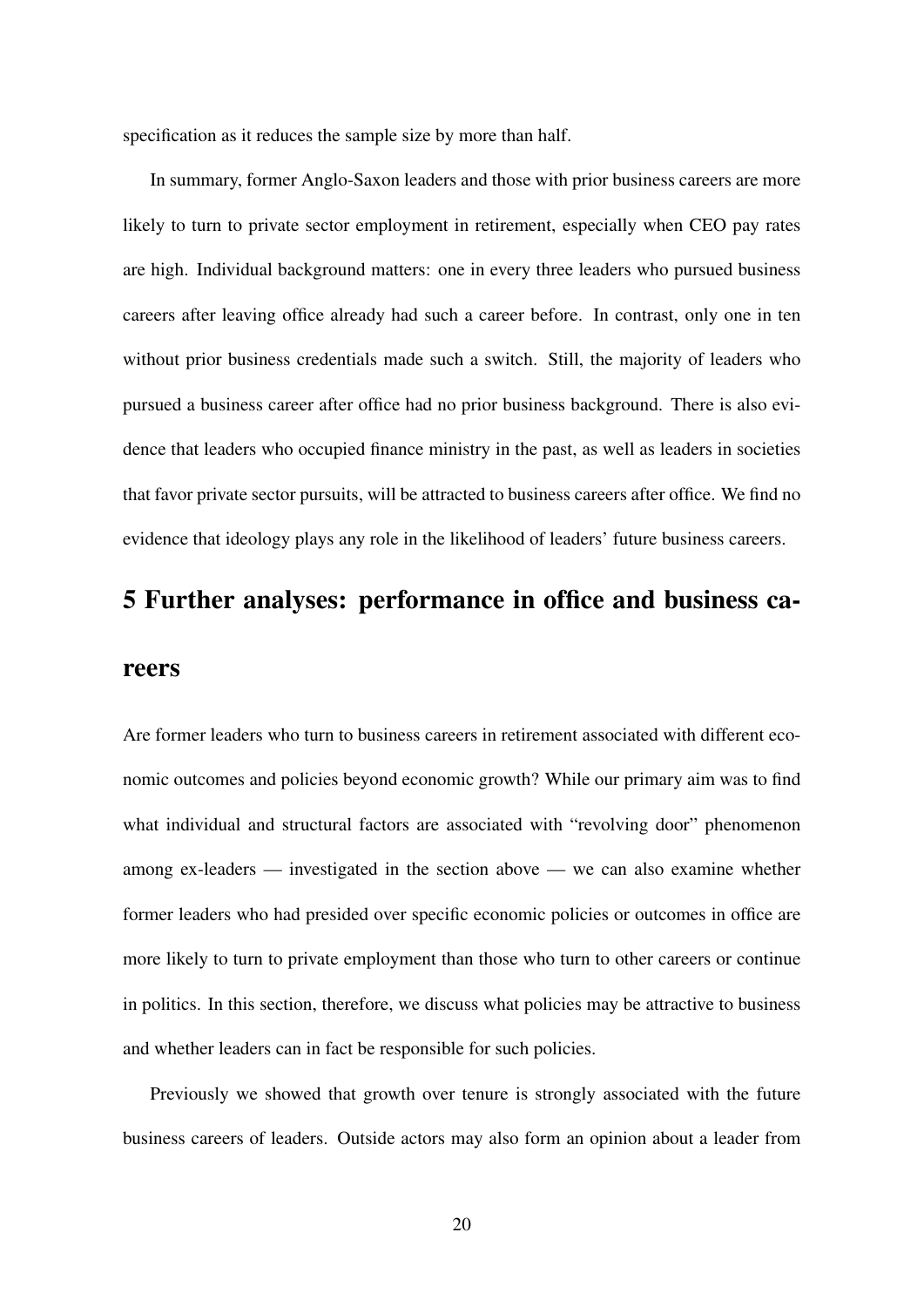comparing economic performance of a country in relation to the wider world economy. Model 1 in Table [2](#page-33-0) which is a simplified version of the "full" model in Table [1,](#page-32-0) i.e., excludes several indicators for individual traits, includes an indicator that compares national growth rates over average world growth rate to capture whether an individual country is under- or over-performing compared to other countries, and also to control for wider global economic slowdowns that voters or firms are unlikely to hold against a leader. As can be seen in Table [2,](#page-33-0) the new indicator is a statistically significant predictor of the likelihood of business careers.

Generally, incumbent politicians are more likely to be re-elected if they preside over income growth or other desirable outcomes such as reduction in unemployment (for review see [Mueller](#page-30-10) [2003,](#page-30-10) pp. 429–71). In principle, office-seeking politicians have incentives to implement policies that benefit their constituents. Because the modern welfare state has a very large constituency, cutting various spending programs is generally unpopular with the electorate [\(Pierson and Smith](#page-30-11) [1993\)](#page-30-11). At the same time, reducing the overall size of government is an often-propagated goal of business-friendly politicians manifesting economically liberal policy preferences and it may endear them to the business community even if it is only due to ideological convergence on this issue.

In practice, the retrospective accountability for economic outcomes can be contaminated by various factors; politicians who roll back spending can employ various blame avoidance strategies (e.g., [Vis and van Kersbergen](#page-30-12) [2007\)](#page-30-12). Still, following the recent Eurozone economic crisis, several governments that turned to the harshest austerity measures — such as those of Portugal, Greece, Ireland and Spain — were all voted out of office during 2011. Out of office they may be, but former political leaders have other career options. For instance, Brian Cowen (2008–11) of Ireland, who presided over "the most austere Budget in the his-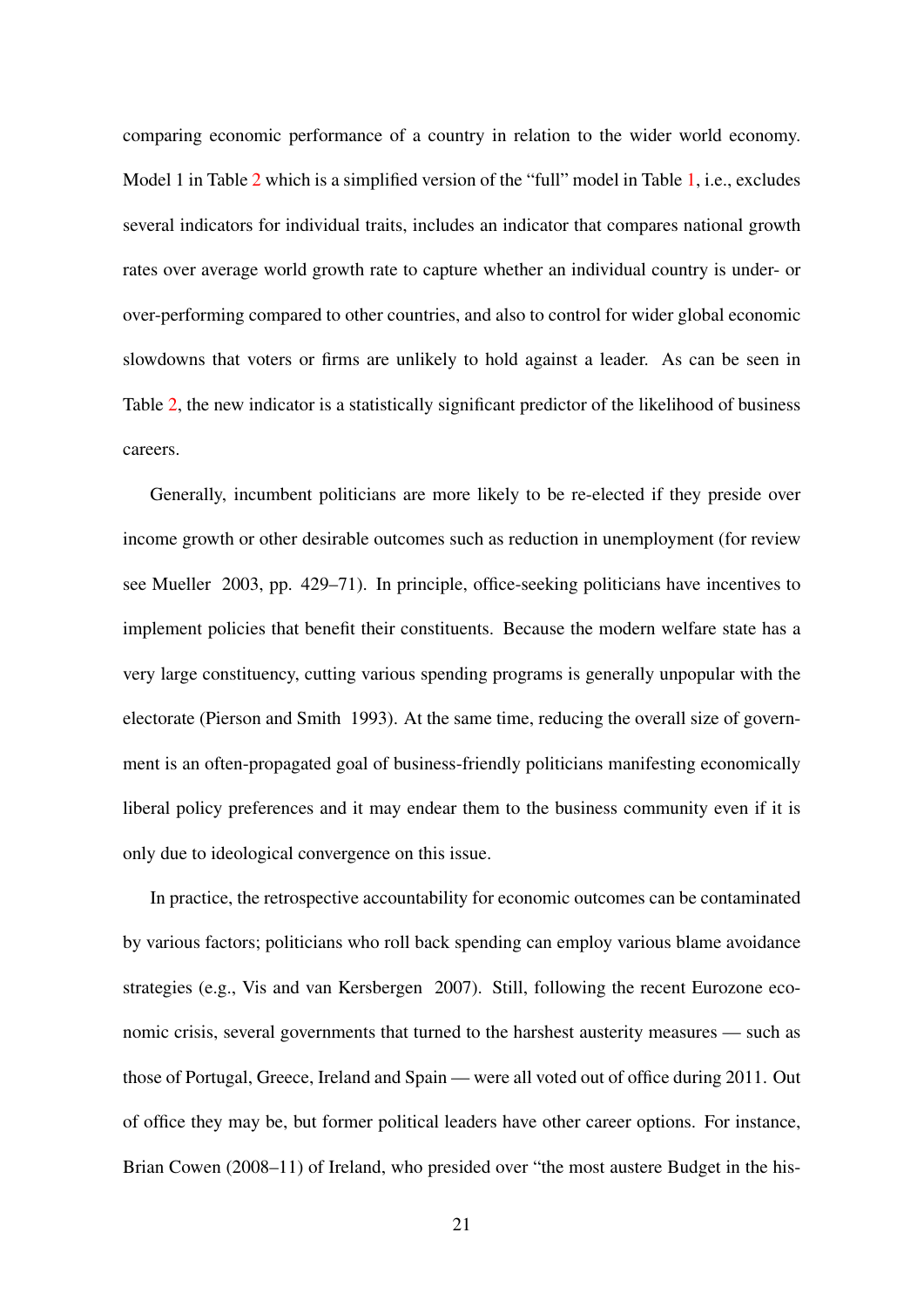tory of the State", in retirement set up a consultancy and joined the energy company board.<sup>[14](#page-21-0)</sup> While reasons behind the choice of austerity abound, from creditor pressure to government ideology, the possibility of private sector careers may ease the political costs of unpopular policies for incumbent leaders. If leaders can foresee lucrative employment opportunities should they not be re-elected, they may be more likely to reduce spending or cut programs than otherwise, and will therefore be less concerned with electoral accountability.

Fiscal policy is a key government tool affecting the wider economy and specifically private sector performance (e.g., [Blanchard and Perotti](#page-27-7) [2002\)](#page-27-7). We follow the standard approach in the field and assess fiscal policy performance in terms of public spending as it has the widest cross-section and time-series data coverage. Model 2 in Table [2](#page-33-0) includes *Spending change, levels*, measured as a change in the total level of governmental spending over a leader's tenure. Government spending, however, is likely to depend on economic cycles, with automatic stabilizers potentially obfuscating the degree of governmental control over spending. At the same time, firms will be likely to form an opinion of leaders' performance from their assessment of discretionary decisions over fiscal policy.<sup>[15](#page-21-1)</sup> In order to address this issue we create a measure of discretionary spending — explained in detail in the appendix — that captures discretionary policy that is driven by reasons unrelated to current macroeconomic conditions (Fatás and Mihov [2003\)](#page-29-11). This alternative measure of government spending is included in Model 3.

In line with expectations, the results of Models 2–3 suggest that leaders presiding over

<span id="page-21-0"></span><sup>14</sup>The quote is from Harry McGee, "Few Surprises in Much-leaked Budget, " *The Irish Times*, 9 December 2009. On employment, see Conor Ryan, "Cowen Appointed to Board of O'Brien's Topaz Energy", *Irish Examiner*, 3 May 2014.

<span id="page-21-1"></span><sup>15</sup>We thank an anonymous reviewer for this suggestion.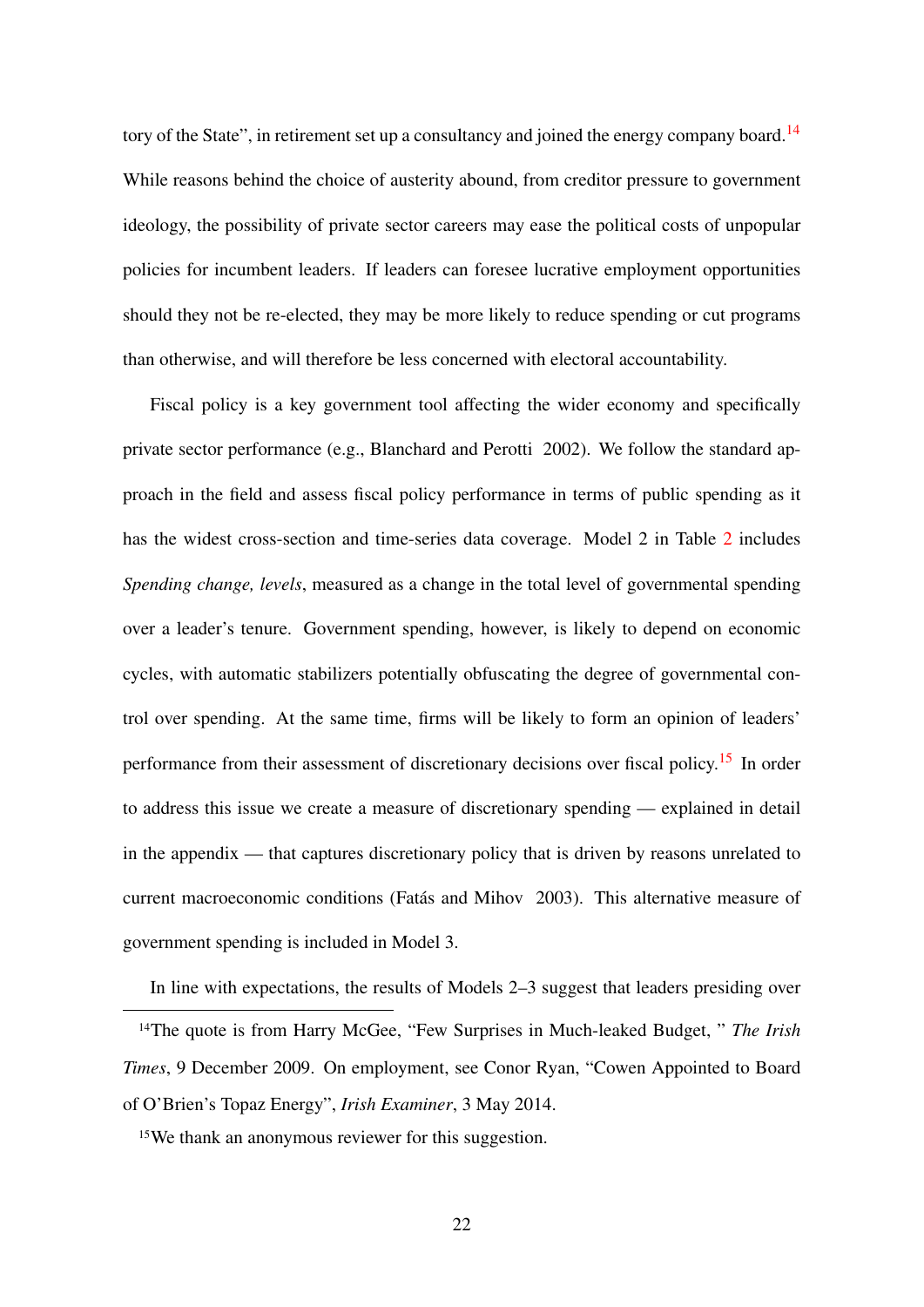reductions in spending have a higher probability of moving to the private sector. Do these results imply that there exist valid concerns for democratic accountability however? First, leaders who experience significant state contraction may simply be no longer attractive to the electorate and so they make a rational career change, turning to business careers instead. If this is the case, the expectation of future careers does not influence their policy-making while in office. However, another and more problematic possibility is seen in the results of Models 2–3 which imply that if a leader counts on a business career in the future, he or she may be less reluctant to enact unpopular policies.

Is it possible to identify whether political leaders are in fact responsible for changes in economic performance and policy implementation? Scholars of leadership who seek to prove that leaders are able to translate their preferences into policies and that the latter, not other actors, institutions, or larger structural factors, are the "causes" behind specific economic outcomes find it close to impossible to do so in a non-experimental setting [\(Ahlquist](#page-27-8) [and Levi](#page-27-8) [2011\)](#page-27-8). We accept that complex economic outcomes, such as changes in spending or economic growth are driven by a battery of factors in the domestic and international political economy, institutions and actor configurations; governments enact a plethora of policies in different domains of the economy, and regulate and deregulate specific industries. Country leaders are not free to exert policy influence. Instead, they are often constrained by constitutions as well as other veto players, like legislatures or coalition partners [\(Tsebelis](#page-30-13) [2002\)](#page-30-13).

Because accountability is generally diminished by institutions (e.g., [Alesina and Rosen](#page-27-9)[thal](#page-27-9) [1995\)](#page-27-9), as a simple test as to whether leaders can conceivably be seen as responsible for economic changes that occur while they are in office, we interact existing policy constraints [\(Henisz](#page-29-12) [2002\)](#page-29-12), averaged over each leader's tenure, with changes in spending and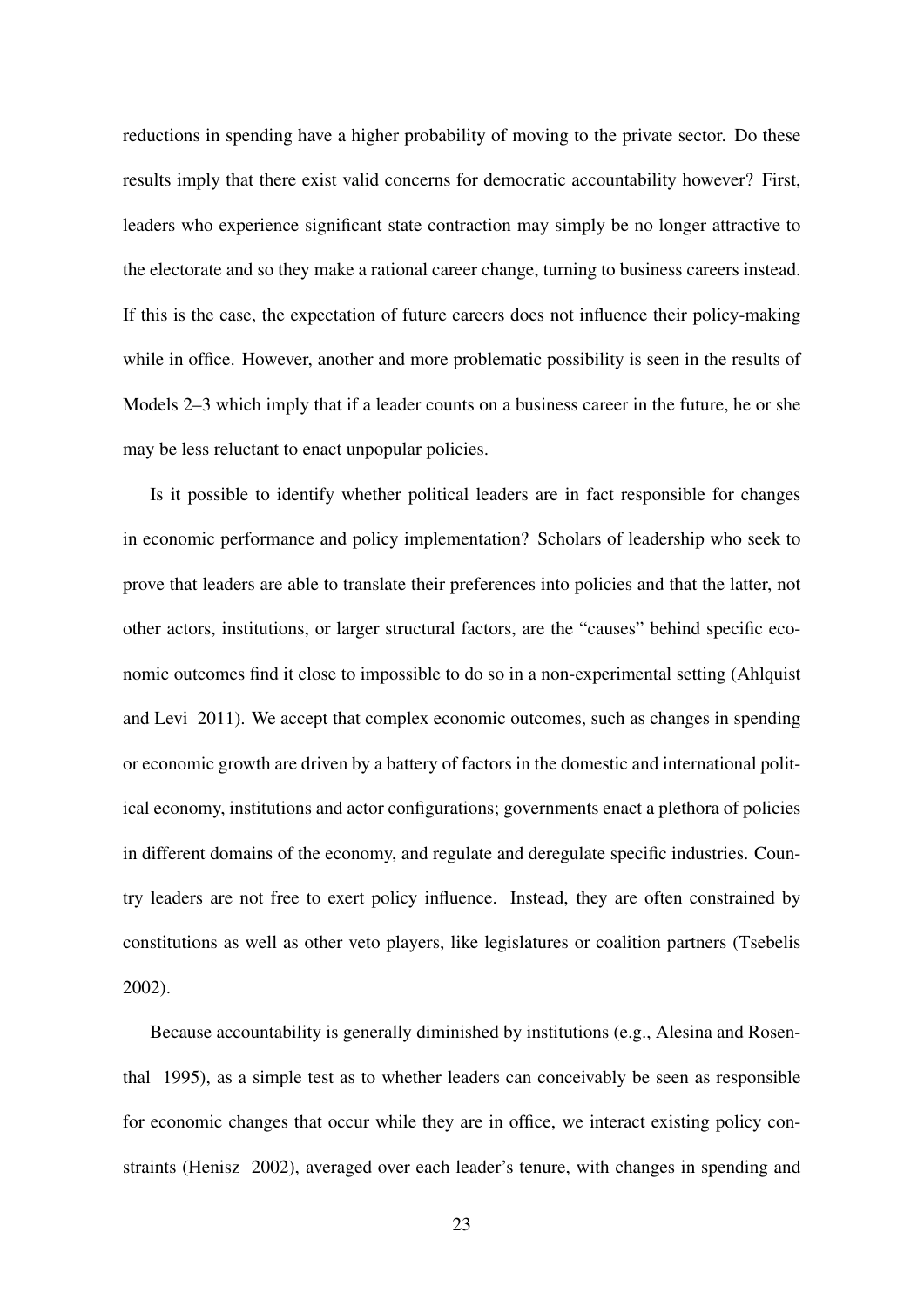economic growth. If leaders are indeed somewhat responsible rather than serendipitously governing while the economy is driven by other factors and actors, then we expect that less constrained rulers who experience a reduction in spending and higher growth, would be in higher demand by the private sector. Table [2](#page-33-0) therefore contains Models 4 and 5 that include simple interaction terms between constraints and two economic indicators each, while Model 6 presents a full interactive model (e.g., [Braumoeller](#page-28-12) [2004\)](#page-28-12).

### [TABLE [2](#page-33-0) ABOUT HERE]

### [FIGURE [2](#page-34-0) ABOUT HERE]

There is, however, no interrelationship between observable economic indicators of performance in office and political constraints: none of the interactive terms are statistically significant (Models 4–6). For robustness we further interact the same economic performance indicators with three more measures of constraints, averaged per tenure. We use measures of governmental control of legislature (a dummy variable *All house*), *Polarization* between the executive party and those of the legislature, and *Fractionalization*, the probability of picking two pro-governmental legislators from different parties [\(Beck et al](#page-27-10) [2001\)](#page-27-10). Higher values of *Polarization* and *Fractionalization* indicate stronger executive constraints. The estimation results with these alternative measures of constraints are presented in supplementary materials. Here we only show marginal plots of predicted probabilities from the analysis in Figure [2.](#page-34-0) The rows in Figure [2](#page-34-0) display the predicted probability of a private sector career when *Spending* $\triangle$  is reduced at two standard deviations below the mean, while *Growth* is at two standard deviations above it, over the range of four indicators of constraints.

The flat lines in Figure [2](#page-34-0) suggest that less and more constrained leaders alike have equal chances of business careers. The difference in the probabilities of landing a private sector job between more and less constrained leaders who have equally presided over spending reduc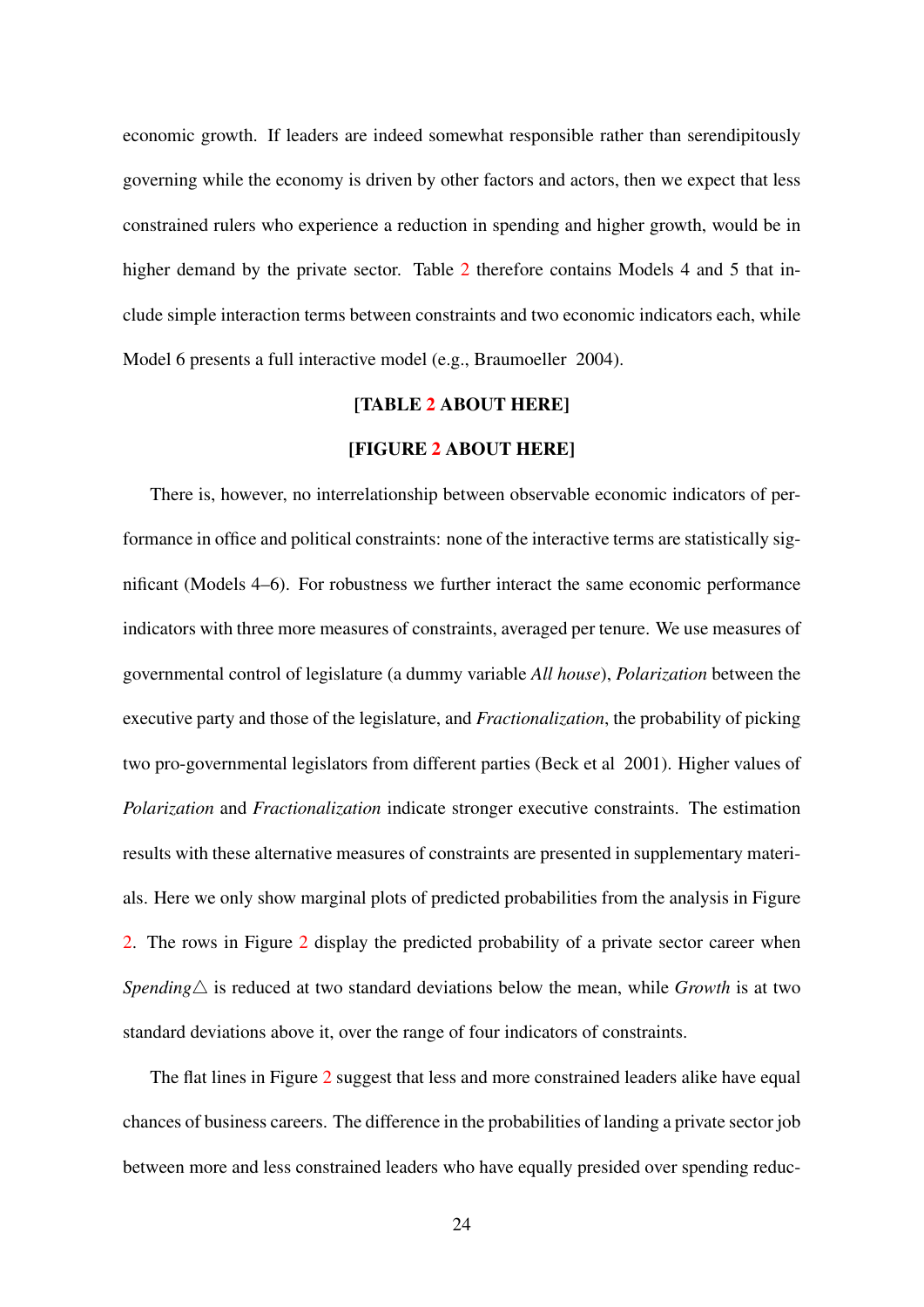tions in office is only in single percentage points and not statistically significant. While this represents only a very indirect test of the identification of leaders' effects, all four selected indicators of constraints point in the direction of either weak or no effect. We interpret these findings to indicate that leaders who foresee a business career in the future do not implement specific policies with such careers in mind. Instead, it is more probable that it is the private sector that attracts leaders who merely appear responsible for economic outcomes.

In the supplementary materials we examine whether various policy changes that can be interpreted as pro-business, for example, changes in *Economic freedom* index, trade openness, investment attractiveness or other policies, have sway over future leaders' careers. Adoption and implementation of pro-business policies can send a clear signal to the private sector about the individual's type. In turn, this makes such politicians into viable candidates for executive positions in the private sector if they decide to explore such opportunities upon leaving office. The results are broadly in line with those reported in the paper: while leaders who experience "pro-business" policies in office are indeed more likely to turn to business careers in the future, we can only conclude that they are perceived as responsible, despite not in fact being responsible in the causal sense. The supplementary materials also provide various sensitivity analyses including different specifications of the dependent variable, different estimation sample, and different operationalization of predictors, among other things. Likewise, we include interactions with the discretionary spending measure. We find that the supplementary analyses support the main results reported above.

# 7 Conclusions

The public attention that Tony Blair attracted, alongside that of his peers who also opted to pursue wealth after leaving office, led many observers to conclude that the pursuit of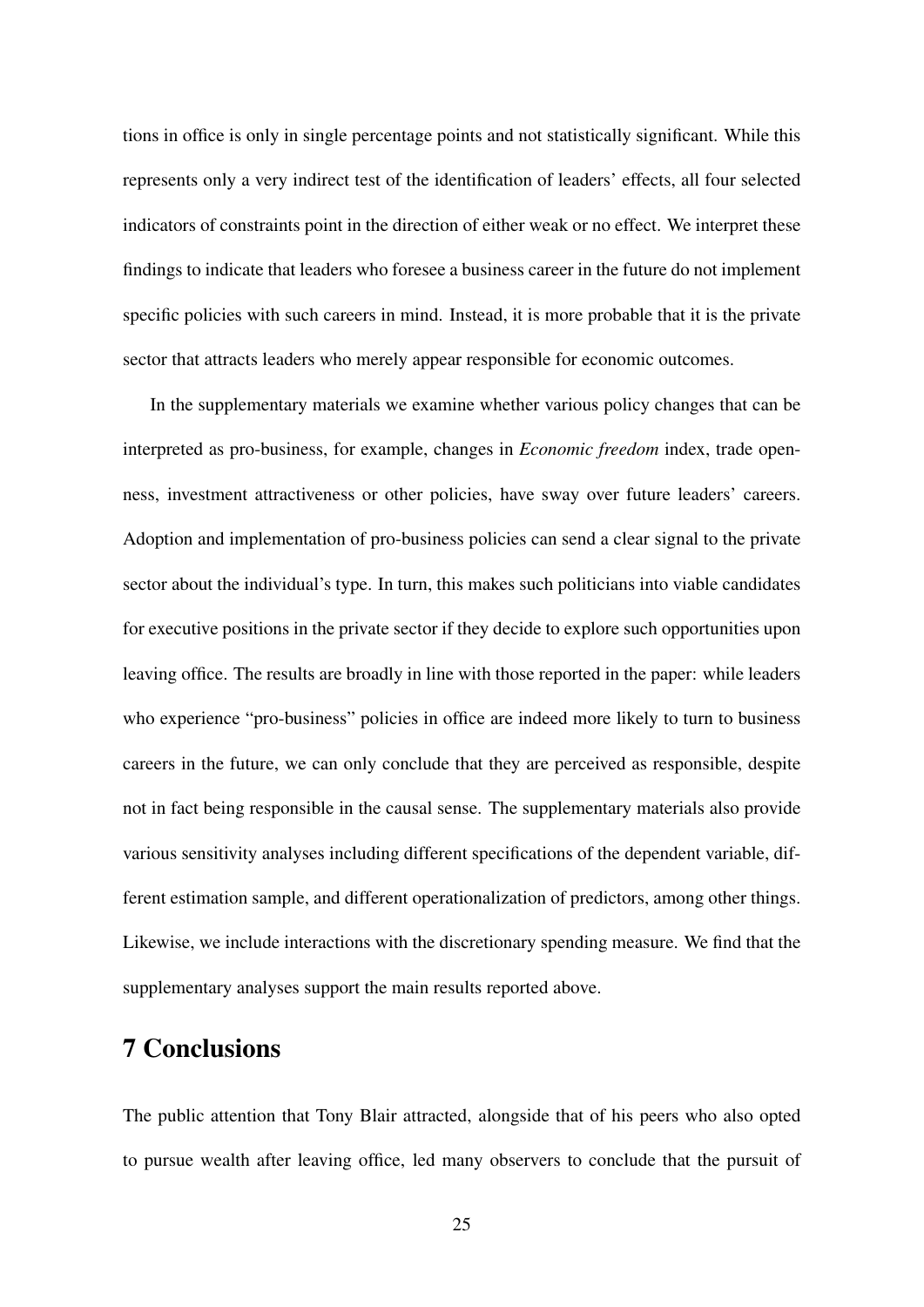business careers by prominent politicians is a very recent phenomenon.<sup>[16](#page-25-0)</sup> Clearly, it is not. Many leaders in the period 1960–2010 abandoned their prior political career for one in the private sector, or returned to a previously-held business career. Our main aim was to investigate the determinants of the future business careers of political leaders. We found that global CEO compensation rates, whether leaders had served in Anglo-Saxon nations, cultural norms, as well as their prior business careers, contribute to the explanation. We also found that economic growth and reduction in state spending were related to the future private sector careers of leaders. If politicians who oversee reductions in public expenditure turn to business occupations in retirement, it may suggest another possible causal mechanism as to why electoral accountability does not always work. Indeed, political leaders may discard the political costs of austerity or other unpopular policies not only because of their ideological convictions but also if they foresee alternative careers after office. The report in *Financial Times* from which we borrowed the title of this paper argued that "consciously or not, farsighted leaders behave like future employees of the rich" (Kuper, op. cit.). We are reluctant, however, to argue that leaders implement policies with future careers in mind. While it cannot be adequately tested in a cross-national study, it is also extremely unlikely at the top level of political leadership, and a simple test that we conducted in the second empirical section supports this conclusion.

We hope that the paper brings new perspective on the politics of "revolving doors", providing analyses of the determinants of public and private sector career changes at the

<span id="page-25-0"></span><sup>16</sup>"No previous European ex-leaders made this kind of dough. Just 20 years ago the British ex-prime minister Harold Wilson was showing up at the House of Lords stricken with Alzheimer's, led by his nurse, because he needed the daily attendance fee". Kuper, op. cit.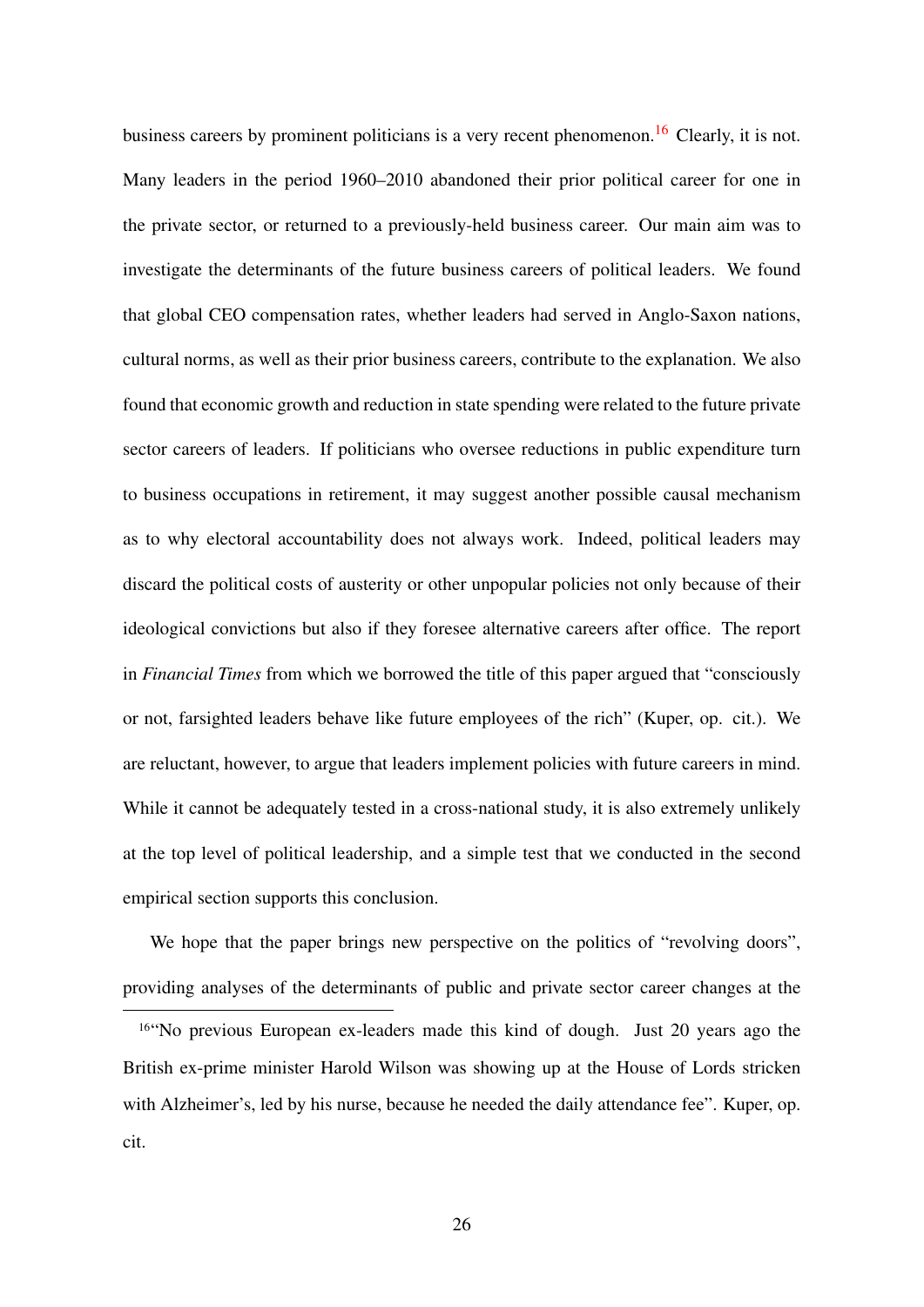highest echelons of leadership for the first time. Likewise, it offers new data on the prior and future business careers of democratic leaders, as well as rigorous analyses that account for the economy, societal norms, institutions, and leaders' perceived performance in office. Future studies can establish if sector-specific policies enacted in office are associated with the firms for which political leaders work in retirement. Likewise, further qualitative studies can also shed more light on whether leaders who have "pro-business" economic preferences and are responsible for policy implementation that favors business, are indeed more likely to go through the "revolving doors" in retirement.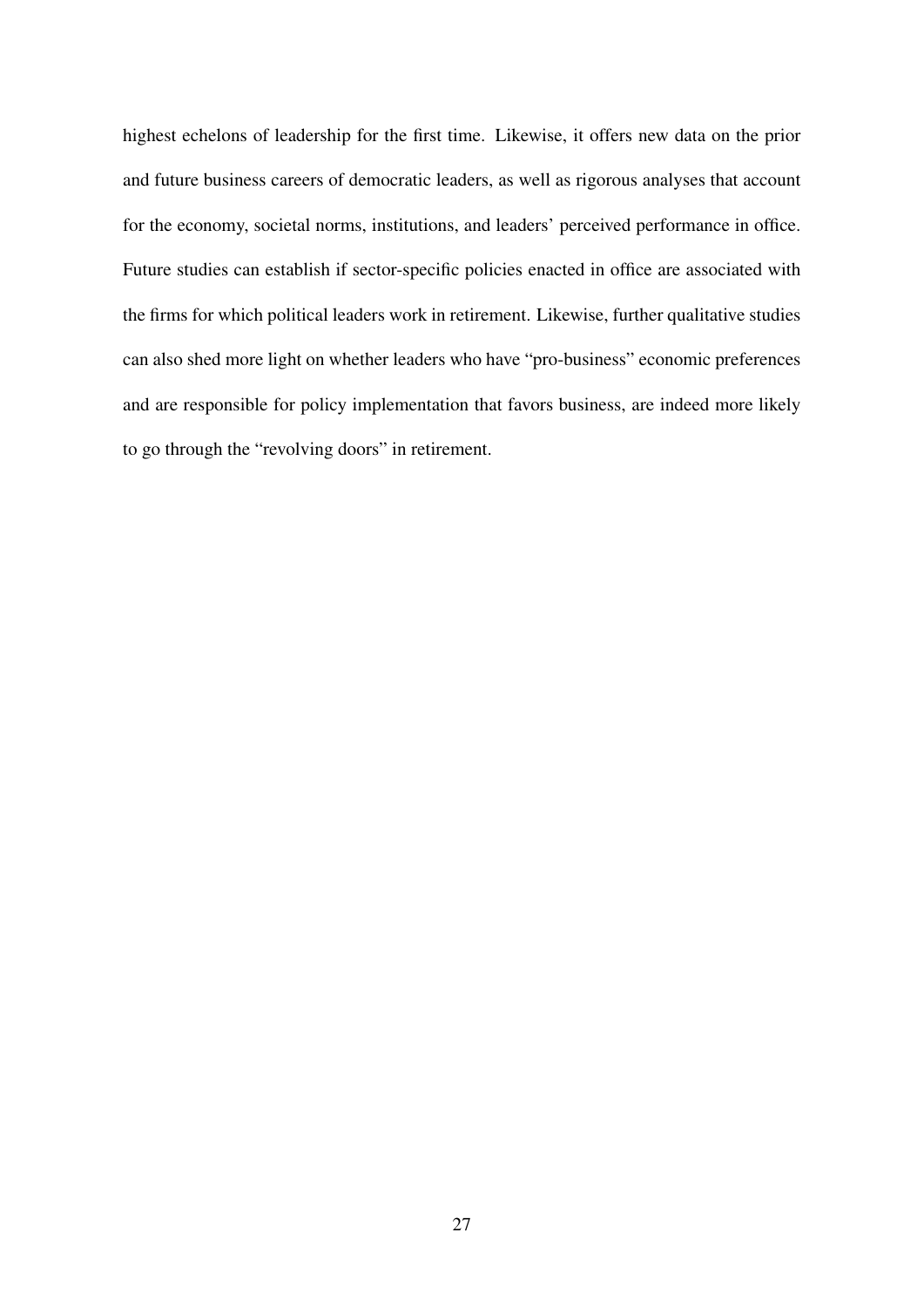# References

- <span id="page-27-5"></span>Acemoglu, Daron, Simon Johnson, Amir Kermani, James Kwak and Todd Mitton. 2013. "The Value of Connections in Turbulent Times: Evidence from the United States." *National Bureau of Economic Research* Working paper 19701.
- <span id="page-27-8"></span>Ahlquist, John and Margaret Levi. 2011. "Leadership: What It Means, What It Does, and What We Want to Know About It." *Annual Review of Political Science* 14:1–24.
- <span id="page-27-9"></span>Alesina, Alberto and Howard Rosenthal. 1995. *Partisan Politics, Divided Government and the Economy*. Cambridge: Cambridge University Press.
- <span id="page-27-3"></span>Baturo, Alexander. 2014. *Democracy, Dictatorship, and Term Limits*. Ann Arbor, MI: Michigan University Press.
- <span id="page-27-6"></span>Baturo, Alexander and Johan A. Elkink. 2014. "Office or Officeholder? Regime Deinstitutionalization and Sources of Individual Political Influence." *Journal of Politics* 76(3):859– 72.
- <span id="page-27-10"></span>Beck, Thorsten, George Clarke, Alberto Groff, Philip Keefer and Patrick Walsh. 2001. "New Tools in Comparative Political Economy: The Database of Political Institutions." *World Bank Economic Review* 15:165–176.
- <span id="page-27-0"></span>Bertrand, Marianne, Matilde Bombardini and Francesco Trebbi. 2014. "Is It Whom You Know or What You Know? An Empirical Assessment of the Lobbying Process." *American Economic Review* 104(12):3885–3920.
- <span id="page-27-2"></span>Besley, Timothy and Anne Case. 1995. "Does Electoral Accountability Affect Economic Policy Choices? Evidence from Gubernatorial Term Limits." *The Quarterly Journal of Economics* 110(3):769–98.
- <span id="page-27-1"></span>Besley, Timothy, Jose Montalvo and Marta Reynal-Querol. 2011*a*. "Do Educated Leaders Matter?" *Economic Journal* 121(205–227).
- <span id="page-27-4"></span>Besley, Timothy and Martha Reynal-Querol. 2011*b*. "Do Democracies Select More Educated Leaders?" *American Political Science Review* 105(3):552–66.
- <span id="page-27-7"></span>Blanchard, Olivier and Roberto Perotti. 2002. "An Empirical Characterization of the Dynamic Effects of Changes in Government Spending and Taxes on Output." *Quarterly Journal of Economics* 117(4):1329–1368.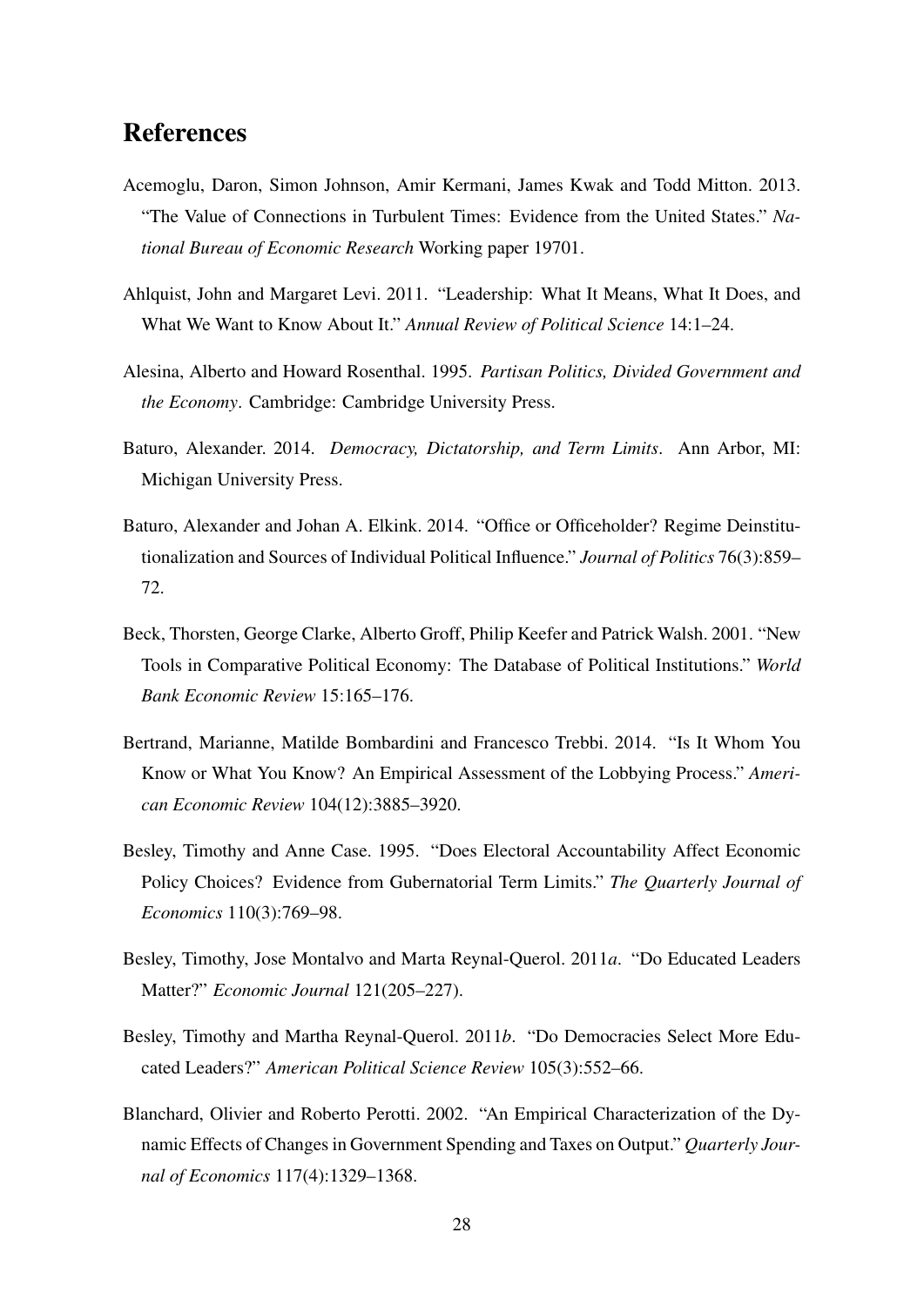- <span id="page-28-3"></span>Blanes i Vidal, Jordi, Mirko Draca and Christian Fons-Rosen. 2012. "Revolving Door Lobbyists." *American Economic Review* 102(7):3731–48.
- <span id="page-28-8"></span>Blodel, Jean. 1987. *Political Leadership: Towards a General Analysis*. Beverly Hills, CA: Sage.
- <span id="page-28-12"></span>Braumoeller, Bear. 2004. "Hypothesis Testing and Multiplicative Interaction Terms." *International Organization* 58:807—820.
- <span id="page-28-11"></span>Brickley, James, James Linck and Jeffrey Coles. 1999. "What Happens to CEOs after They Retire? New Evidence on Career Concerns, Horizon Problems, and CEO Incentives." *Journal of Financial Economics* 52(3):341–377.
- <span id="page-28-9"></span>Brinkley, Douglas. 1996. "The Rising Stock of Jimmy Carter: The "Hands on" Legacy of Our Thirty-ninth President." *Diplomatic History* 20(4):505–30.
- <span id="page-28-0"></span>Bueno de Mesquita, Bruce, Alastair Smith, Randolph Siverson and James Morrow. 2003. *The Logic of Political Survival*. Cambridge, Mass.: MIT Press.
- <span id="page-28-7"></span>Burns, Natasha, Kristina Minnick and Laura Starks. 2013. "CEO Tournaments: A Cross-Country Analysis of Causes, Cultural Influences and Consequences." Mimeo. Available at SSRN: http://ssrn.com/abstract=2010095.
- <span id="page-28-6"></span>Caselli, Francesco and Massimo Morelli. 2004. "Bad Politicians." *Journal of Public Economics* 88(3–4):759–82.
- <span id="page-28-5"></span>Cohen, Jeffrey. 1986. "The Dynamics of the "Revolving Door" on the FCC." *American Journal of Political Science* 30(4):689–708.
- <span id="page-28-1"></span>Diermeier, Daniel, Michael Keane and Antonio Merlo. 2005. "A Political Economy Model of Congressional Careers." *American Economic Review* 95(1):347–373.
- <span id="page-28-10"></span>Dreher, Axel, Sarah Lein, Michael Lamla and Frank Somogyi. 2009. "The Impact of Politicans' Profession and Education on Reforms." *Journal of Comparative Economics* 37(1):169–93.
- <span id="page-28-2"></span>Eggers, Andrew and Jens Hainmueller. 2009. "MPs for Sale? Returns to Office in Postwar British Politics." *American Political Science Review* 103(4):513–33.
- <span id="page-28-4"></span>Etzion, Dror and Gerald Davis. 2008. "Revolving Doors? A Network Analysis of Corporate Officers and US Government Officials." *Journal of Management Inquiry* 17(3):157–61.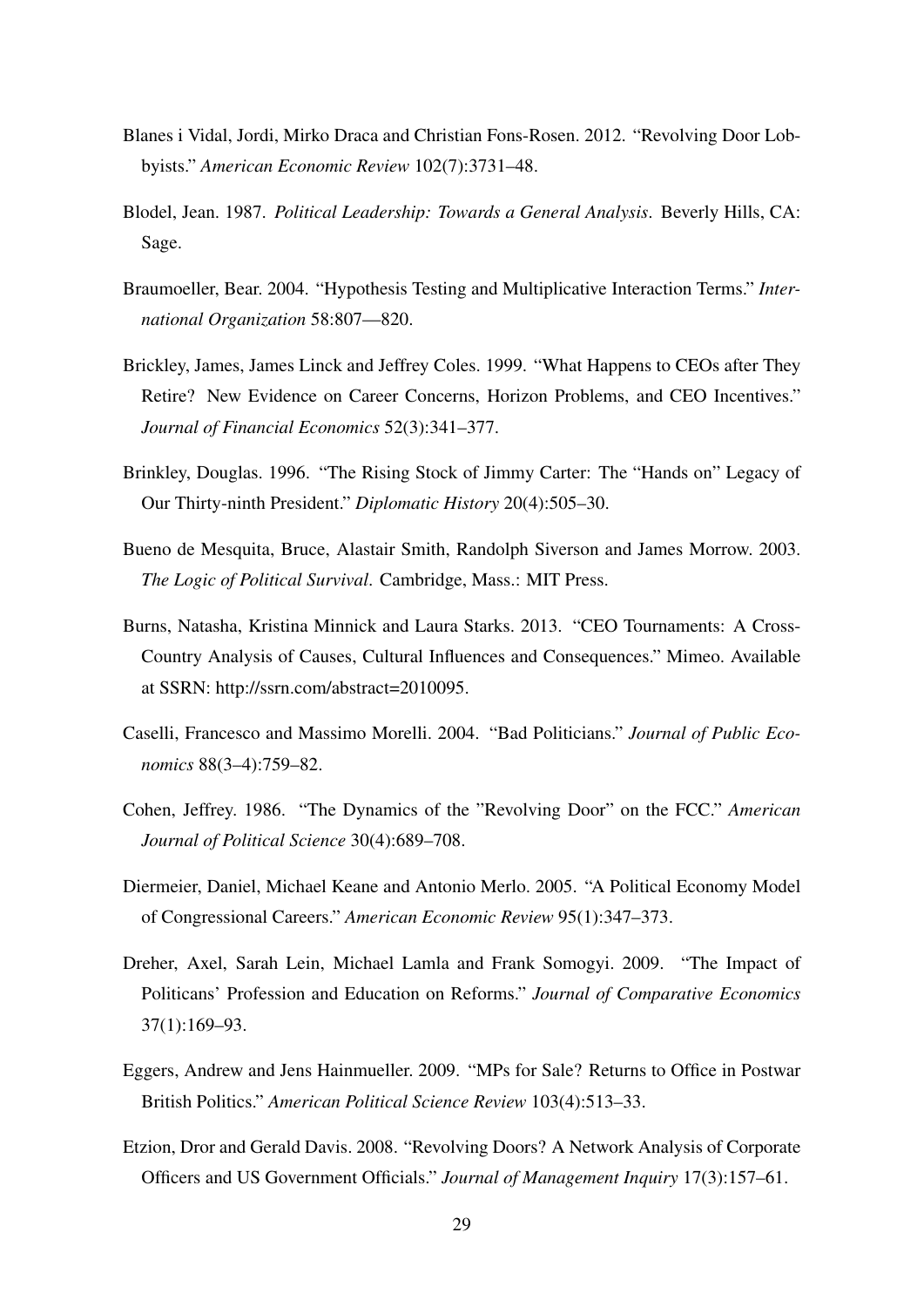- <span id="page-29-8"></span>Faccio, Mara. 2006. "Politically Connected Firms." *The American Economic Review* 96(1):369–386.
- <span id="page-29-11"></span>Fatás, Antonio and Ilian Mihov. 2003. "The Case for Restricting Discretionary Fiscal Policy." *Quarterly Journal of Economics* 118(4):1419–1447.
- <span id="page-29-7"></span>Fernandes, Nuno, Miguel Ferreira, Pedro Matos and Kevin Murphy. 2012. "Are U.S. CEOs Paid More? New International Evidence." *Review of Financial Studies* 26(2):323–67.
- <span id="page-29-9"></span>Fisman, Raymond. 2001. "Estimating the Value of Political Connections." *American Economic Review* 91(4):1095–1102.
- <span id="page-29-0"></span>Goemans, Hein. 2008. "Which Way Out? The Manner and Consequences of Losing Office." *Journal of Conflict Resolution* 53(6):771–794.
- <span id="page-29-10"></span>Gohlmann, Silja and Roland Vaubel. 2007. "The Educational and Professional Background of Central Bankers and its Effect on Inflation - An Empirical Analysis." *European Economic Review* 51(4):925–942.
- <span id="page-29-12"></span>Henisz, Witold. 2002. "The Institutional Environment for Infrastructure Investment." *Industrial and Corporate Change* 11(2):334–363.
- <span id="page-29-1"></span>Hillman, Amy. 2005. "Politicians on the Board of Directors: Do Connections Affect the Bottom Line?" *Journal of Management* 31(3):464–481.
- <span id="page-29-6"></span>Hood, Christopher, Grace Lee and Guy Peters. 2003. *Reward for High Public Office: Asian and Pacific Rim States*. London: Routledge.
- <span id="page-29-3"></span>Johnson, Joseph and Mark Crain. 2004. "Effects of Term Limits on Fiscal Performance: Evidence from Democratic Nations." *Public Choice* 119(1/2):73–90.
- <span id="page-29-2"></span>Jones, Benjamin and Benjamin Olken. 2005. "Do Leaders Matter? National Leadership and Growth Since World War II." *Quarterly Journal of Economics* 120(3):835–864.
- <span id="page-29-5"></span>Keane, Michael and Antonio Merlo. 2010. "Money, Political Ambition, and the Career Decisions of Politicians." *American Economic Journal: Microeconomics* 2(3):186–215.
- <span id="page-29-4"></span>Leaver, Clare. 2009. "Bureaucratic Minimal Squawk Behavior: Theory and Evidence from Regulatory Agencies." *The American Economic Review* 99(3):572–607.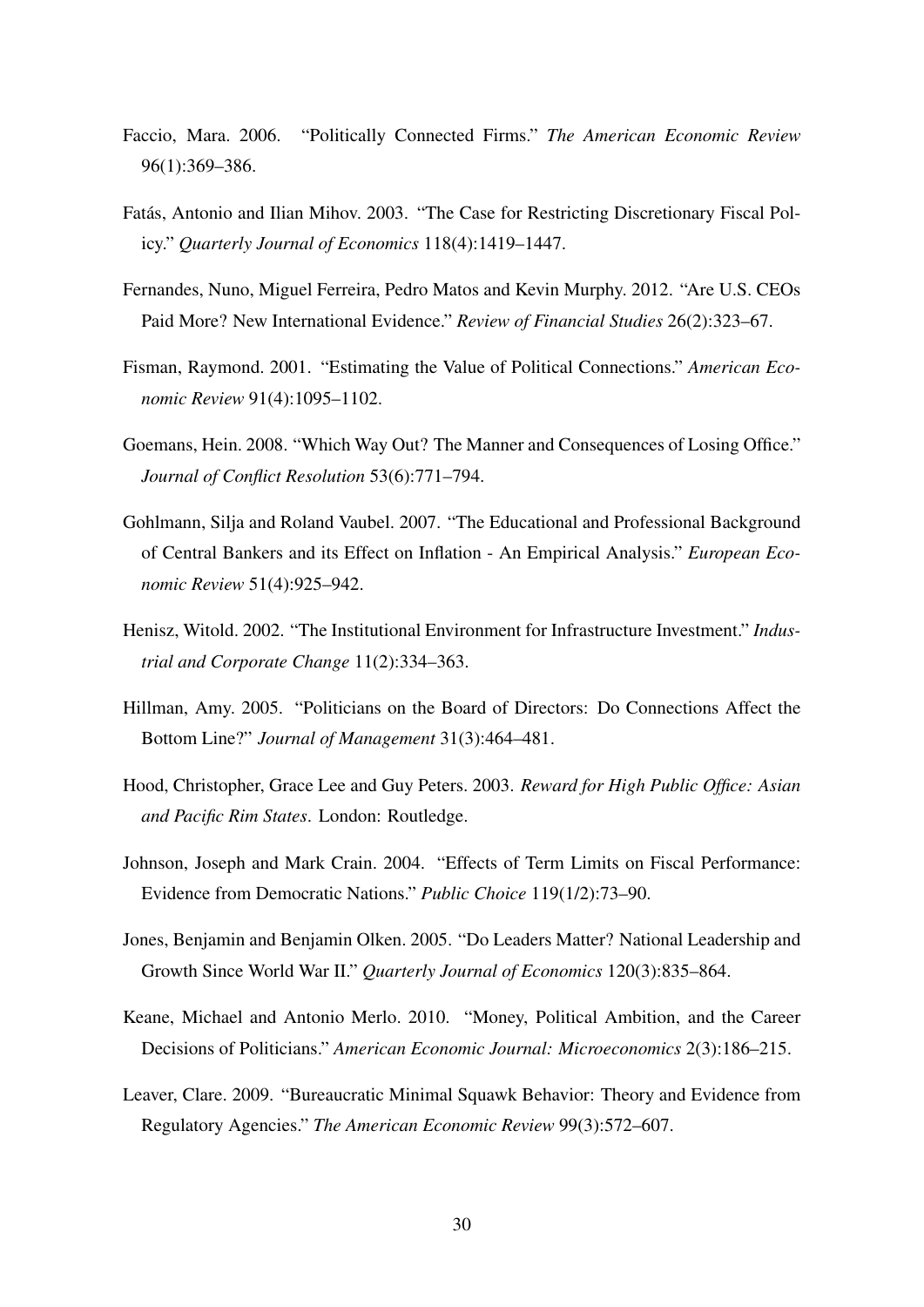- <span id="page-30-9"></span>Lentz, Harris. 1994. *Heads of States and Governments: a Worldwide Encyclopedia of Over 2,300 Leaders, 1945 through 1992*. London: McFarland and Co.
- <span id="page-30-7"></span>Mattozzi, Andrea and Antonio Merlo. 2008. "Political Careers or Career Politicians?" *Journal of Public Economics* 92(3):597–608.
- <span id="page-30-8"></span>McMenamin, Iain. 2012. "If Money Talks, What Does It Say? Varieties of Capitalism and Business Financing of Parties." *World Politics* 64(1):1–38.
- <span id="page-30-10"></span>Mueller, Dennis. 2003. *Public Choice III*. Cambridge: Cambridge University Press.
- <span id="page-30-3"></span>Parker, Glenn. 2008. *Capitol Investments: The Marketability of Political Skills*. Ann Arbor, MI: University of Michigan Press.
- <span id="page-30-6"></span>Patty, John and Roberto Weber. 2007. "Letting the Good Times Roll: A Theory of Voter Inference and Experimental Evidence." *Public Choice* 130:293–310.
- <span id="page-30-11"></span>Pierson, Paul and Miriam Smith. 1993. "Bourgeois Revolutions? The Policy Consequences of Resurgent Conservatism." *Comparative Political Studies* 25(4):487–520.
- <span id="page-30-4"></span>Piketty, Thomas. 2014. *Capital In the Twenty-First Century*. Cambridge: Cambridge University Press.
- <span id="page-30-2"></span>Samuels, David and Matthew Shugart. 2010. *Presidents, Parties, and Prime Ministers: How the Separation of Powers Affects Party Organization and Behavior*. Cambridge: New York: Cambridge University Press.
- <span id="page-30-1"></span>Schweizer, Peter. 2015. *Clinton Cash: The Untold Story of How and Why Foreign Governments and Businesses Helped Make Bill and Hillary Rich*. New York: Harper.
- <span id="page-30-5"></span>Taylor, Shelley and Susan Fiske. 1975. "Point of View and Perceptions of Causality." *Journal of Personality and Social Psychology* 32(3):439–445.
- <span id="page-30-13"></span>Tsebelis, George. 2002. *Veto Players: How Political Institutions Work*. Princeton, NJ: Princeton University Press.
- <span id="page-30-0"></span>Vaubel, Roland, Bernhard Klingen and David Muller. 2011. "There Is Life after the Commission: An Empirical Analysis of Private Interest Representation by Former EU-Commissioners, 1981–2009." *The Review of International Organizations* 7(1):59–80.
- <span id="page-30-12"></span>Vis, Barbara and Kees van Kersbergen. 2007. "Why and How do Political Actors Pursue Risky Reforms?" *Journal of Theoretical Politics* 19(2):153–172.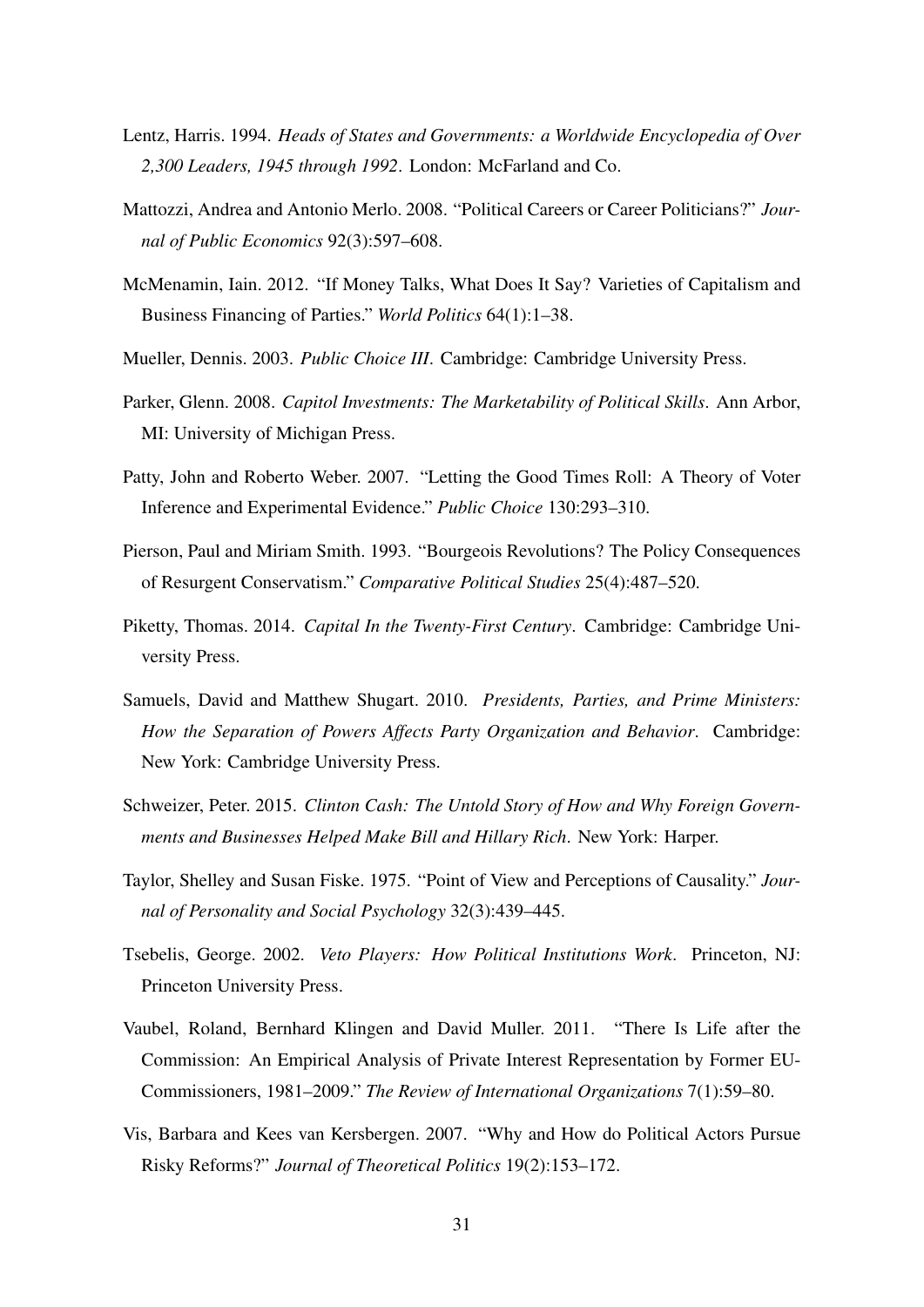<span id="page-31-0"></span>

Figure 1: *Former leaders in business careers, 1960–2010*.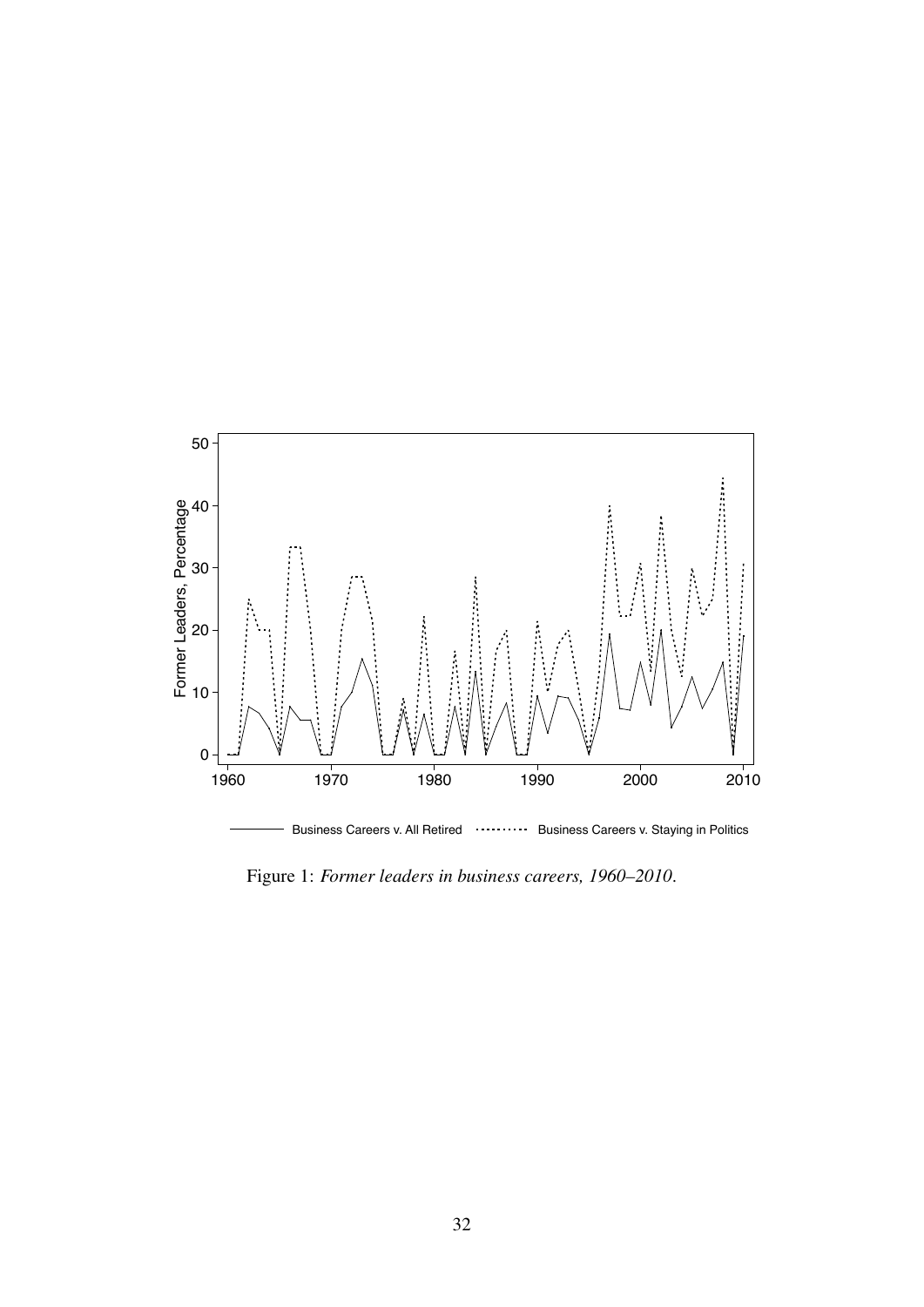<span id="page-32-0"></span>

|                               | economy   | traits     |           | full       |           | soc. norms |
|-------------------------------|-----------|------------|-----------|------------|-----------|------------|
|                               | 1:        | 2:         | 3:        | 4:         | 5:        | 6:         |
| Income pc $(\overline{\log})$ | 0.040     | 0.286      | 1.064     | 0.041      | 0.246     | $-0.080$   |
|                               | (0.306)   | (0.201)    | (1.332)   | (0.296)    | (3.907)   | (0.396)    |
| Parliamentary dem.            | 0.253     | 0.061      |           | 0.235      |           | 0.544      |
|                               | (0.249)   | (0.195)    |           | (0.248)    |           | (0.346)    |
| Anglo-Saxon countries         | 1.109***  | $0.888***$ |           | 1.131***   |           |            |
|                               | (0.181)   | (0.194)    |           | (0.218)    |           |            |
| Inequality                    | 0.010     |            |           | 0.005      | 0.124     |            |
|                               | (0.013)   |            |           | (0.013)    | (0.079)   |            |
| Financial depth               | 0.002     |            |           | 0.001      | $-0.003$  | 0.005      |
|                               | (0.002)   |            |           | (0.002)    | (0.011)   | (0.004)    |
| CEO compensation              | $0.049**$ |            |           | $0.033+$   | 0.051     | 0.014      |
|                               | (0.018)   |            |           | (0.018)    | (0.064)   | (0.029)    |
| Right ideology                |           | 0.101      | $-0.246$  | 0.025      | $-0.505$  | $-0.163$   |
|                               |           | (0.173)    | (0.363)   | (0.200)    | (0.437)   | (0.240)    |
| Years in politics             |           | $-0.008$   | $-0.016$  | $-0.005$   | $-0.009$  | $-0.025**$ |
|                               |           | (0.007)    | (0.015)   | (0.009)    | (0.022)   | (0.010)    |
| <b>Business career</b>        |           | $0.890***$ | 1.348***  | $0.893***$ | 1.321**   | $0.618+$   |
|                               |           | (0.228)    | (0.401)   | (0.254)    | (0.518)   | (0.346)    |
| Ex finance minister           |           | $0.398 +$  | 0.431     | 0.299      | 0.154     | 0.064      |
|                               |           | (0.214)    | (0.455)   | (0.296)    | (0.673)   | (0.359)    |
| Economics degree              |           | $-0.208$   | $-0.280$  | $-0.125$   | 0.059     | $-0.253$   |
|                               |           | (0.184)    | (0.404)   | (0.221)    | (0.511)   | (0.266)    |
| Leader's age                  |           | $-0.016+$  | $-0.022$  | $-0.015+$  | $-0.024$  | $-0.002$   |
|                               |           | (0.008)    | (0.023)   | (0.009)    | (0.026)   | (0.014)    |
| Growth over tenure            |           | $0.010**$  | $0.034**$ | $0.015**$  | $0.036**$ | $0.027**$  |
|                               |           | (0.005)    | (0.013)   | (0.006)    | (0.016)   | (0.010)    |
| Income equality, WVS          |           |            |           |            |           | 0.039      |
|                               |           |            |           |            |           | (0.151)    |
| Private business, WVS         |           |            |           |            |           | $0.344**$  |
|                               |           |            |           |            |           | (0.169)    |
| Wealth accumulation, WVS      |           |            |           |            |           | 0.158      |
|                               |           |            |           |            |           | (0.232)    |
| Constant                      | $-2.363+$ | $-1.660**$ |           | $-1.516$   |           | $-4.647+$  |
|                               | (1.326)   | (0.845)    |           | (1.347)    |           | (2.529)    |
| $\mathbf N$                   | 436       | 536        | 316       | 431        | 228       | 239        |
| N countries                   | 87        | 93         | 35        | 86         | 32        | 52         |
| $\chi^2$                      | 75.780    | 57.506     | 25.149    | 73.403     | 27.400    | 43.888     |

Table 1: *Business careers of former democratic leaders* Note: All estimations exclude leaders who retired, went into exile, were arrested or jailed after leaving office. The choice of business occupation is compared with other post-tenure careers. Models 1, 4–5 (with inequality) are via multiple imputation. Models 1–2, 4 and 6 are probit regression models with standard errors clustered by country, Models 3 and 5 are conditional logit (fixed effects) estimations. The number of observations differs as fixed effects estimation drops countries with time-invariant variables.  $+p<0.10$ , \*\*  $p<0.05$ , \*\*\* $p<0.01$ .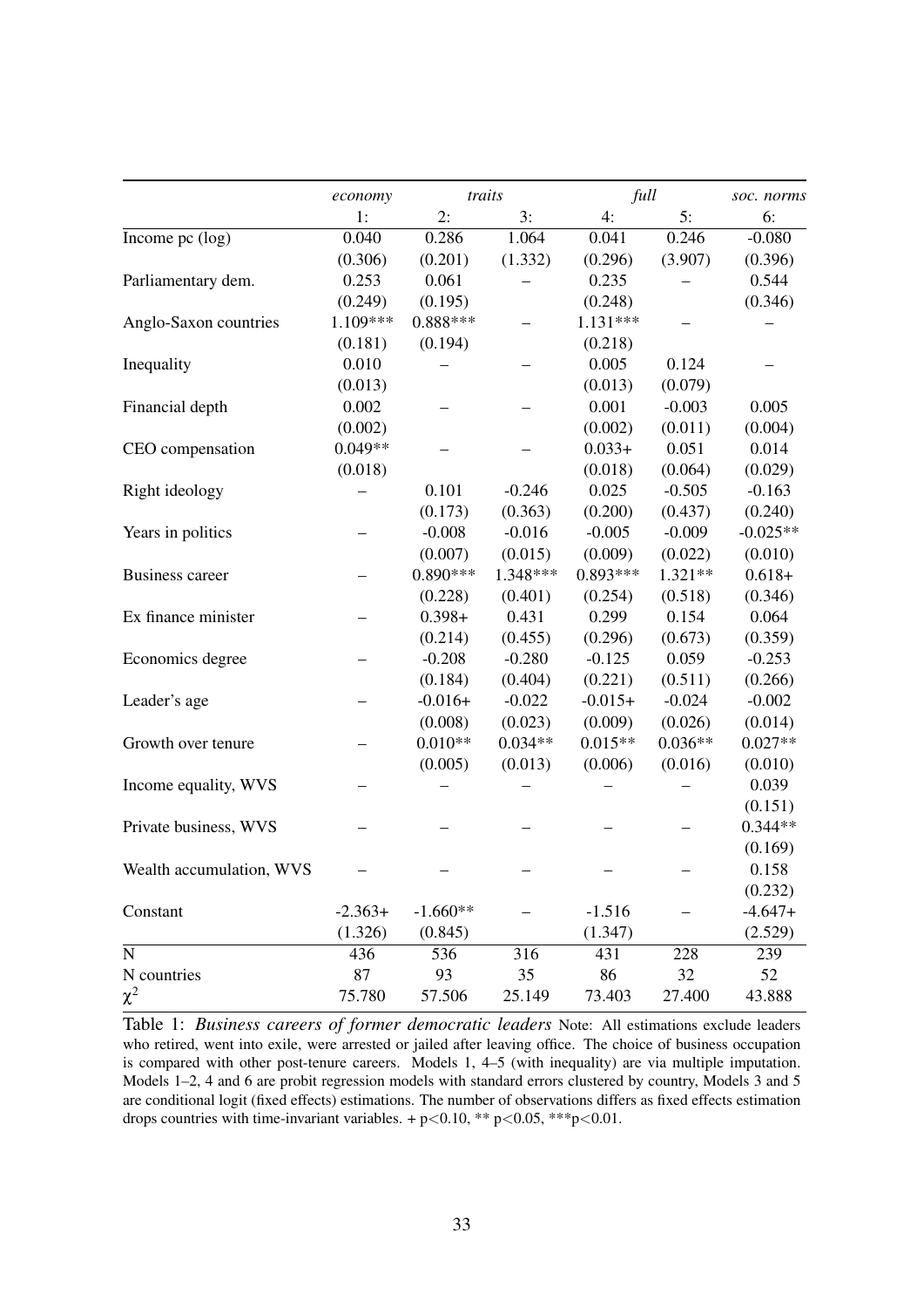<span id="page-33-0"></span>

|                                                                | spending                 |            |            | constraints |            |            |
|----------------------------------------------------------------|--------------------------|------------|------------|-------------|------------|------------|
|                                                                | 1:                       | 2:         | 3:         | 4:          | 5:         | 6:         |
| Income pc $(\log)$                                             | 0.108                    | 0.012      | $-0.009$   | $-0.069$    | $-0.078$   | $-0.081$   |
|                                                                | (0.315)                  | (0.312)    | (0.340)    | (0.311)     | (0.310)    | (0.313)    |
| Financial depth                                                | 0.003                    | 0.002      | 0.004      | 0.002       | 0.002      | 0.003      |
|                                                                | (0.003)                  | (0.002)    | (0.003)    | (0.002)     | (0.002)    | (0.002)    |
| Inequality                                                     | 0.005                    | 0.009      | 0.012      | 0.009       | 0.009      | 0.009      |
|                                                                | (0.014)                  | (0.014)    | (0.013)    | (0.015)     | (0.014)    | (0.014)    |
| Right ideology                                                 | $-0.034$                 | 0.068      | $-0.038$   | 0.044       | 0.047      | 0.044      |
|                                                                | (0.195)                  | (0.204)    | (0.201)    | (0.203)     | (0.204)    | (0.204)    |
| Parliamentary dem.                                             | 0.027                    | 0.133      | 0.088      | 0.090       | 0.078      | 0.092      |
|                                                                | (0.270)                  | (0.278)    | (0.220)    | (0.283)     | (0.280)    | (0.284)    |
| Leader's age                                                   | $-0.019**$               | $-0.015+$  | $-0.016+$  | $-0.015+$   | $-0.015+$  | $-0.015+$  |
|                                                                | (0.009)                  | (0.008)    | (0.009)    | (0.008)     | (0.008)    | (0.008)    |
| <b>Business career</b>                                         | $0.906***$               | $0.910***$ | $0.981***$ | $0.908***$  | $0.904***$ | $0.908***$ |
|                                                                | (0.230)                  | (0.235)    | (0.236)    | (0.233)     | (0.231)    | (0.231)    |
| Anglo-Saxon countries                                          | 1.105***                 | $1.150***$ | 1.173***   | 1.219***    | $1.217***$ | $1.213***$ |
|                                                                | (0.213)                  | (0.215)    | (0.207)    | (0.220)     | (0.218)    | (0.218)    |
| Growth over tenure                                             |                          | $0.038***$ | $0.019**$  | $0.037***$  | 0.014      | 0.010      |
|                                                                |                          | (0.008)    | (0.006)    | (0.008)     | (0.027)    | (0.029)    |
| Growth over world growth                                       | $0.019**$                |            |            |             |            |            |
|                                                                | (0.008)                  |            |            |             |            |            |
| Spending $\triangle$ , levels                                  | $\overline{\phantom{0}}$ | $-0.008**$ |            | $-0.012$    | $-0.007**$ | $-0.007$   |
|                                                                |                          | (0.003)    |            | (0.011)     | (0.003)    | (0.010)    |
| Discretionary spending                                         |                          |            | $-0.043**$ |             |            |            |
|                                                                |                          |            | (0.021)    |             |            |            |
| Political constraints                                          |                          |            |            | 0.474       | 0.253      | 0.201      |
|                                                                |                          |            |            | (0.837)     | (0.751)    | (0.787)    |
| Pol. constraints $\times$ Spending $\triangle$                 |                          |            |            | 0.011       |            | 0.004      |
|                                                                |                          |            |            | (0.025)     |            | (0.025)    |
| Pol. constraints $\times$ Growth                               |                          |            |            |             | 0.052      | 0.070      |
|                                                                |                          |            |            |             | (0.059)    | (0.067)    |
| Growth $\times$ Spending $\triangle$                           |                          |            |            |             |            | 0.000      |
|                                                                |                          |            |            |             |            | (0.000)    |
| Pol. constraints $\times$ Growth $\times$ Spending $\triangle$ |                          |            |            |             |            | $-0.001$   |
|                                                                |                          |            |            |             |            | (0.001)    |
| Constant                                                       | $-1.236$                 | $-1.357$   | $-1.452$   | $-1.218$    | $-1.103$   | $-1.127$   |
|                                                                | (1.446)                  | (1.459)    | (1.549)    | (1.487)     | (1.458)    | (1.465)    |
| $\overline{\rm N}$                                             | 437                      | 446        | 354        | 445         | 445        | 445        |
| N countries                                                    | 87                       | 87         | 82         | 86          | 86         | 86         |
| $\chi^2$                                                       | 62.272                   | 68.710     | 79.843     | 68.330      | 67.899     | 90.387     |

Table 2: *Business careers of former leaders, spending and constraints in office* Note: All estimations are on the same sample as in Table [1.](#page-32-0) Inequality is estimated via probit regression with multiple imputation. Models 1–6 are probit regression models with standard errors clustered by country; conditional logit (fixed effects) estimations are available in the appendix. + p<0.10, \*\* p<0.05, \*\*\* p<0.01.